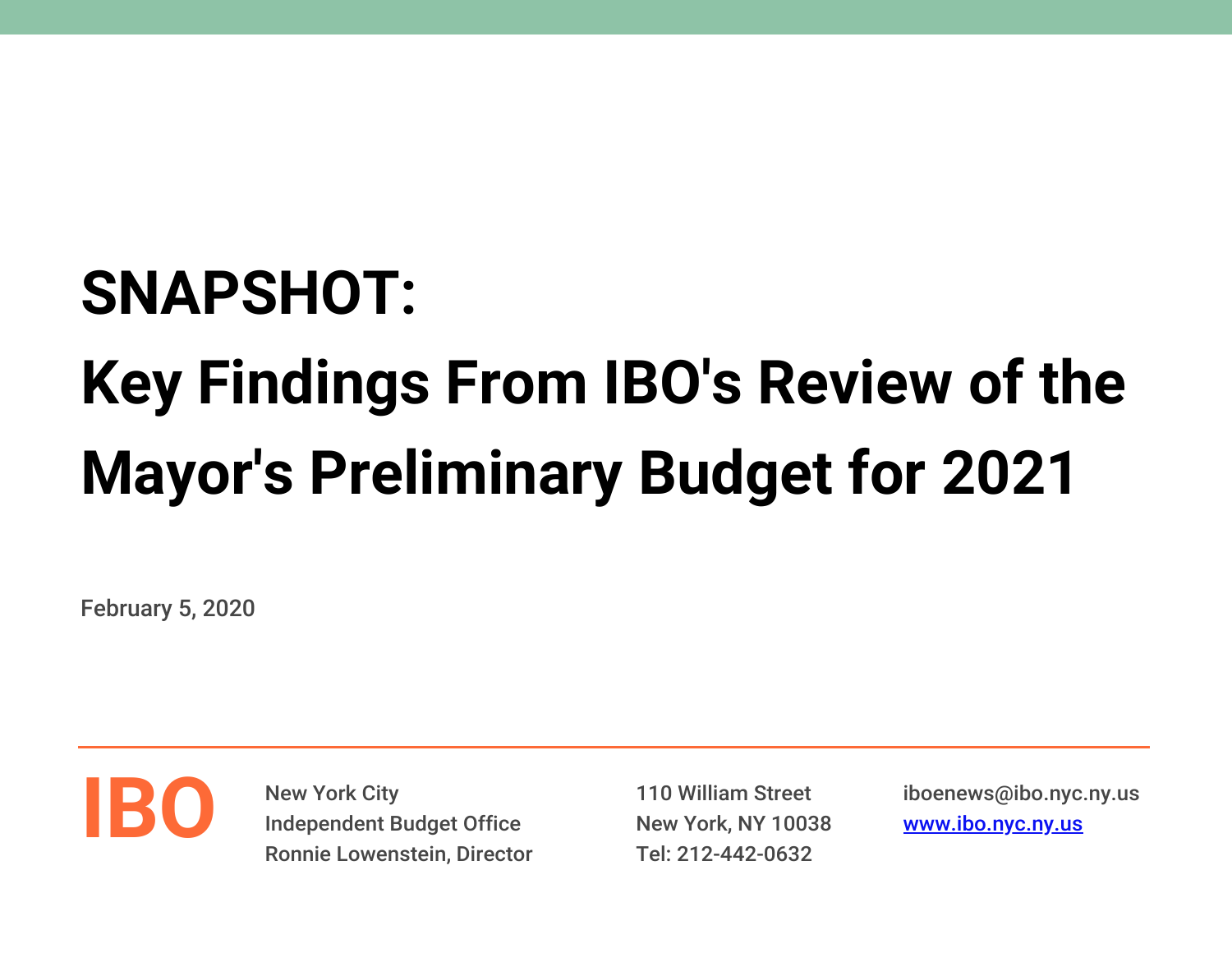## **Table of Contents**

## **Key Findings**

- **Summary Table**
- **IBO's Economic Forecast**
	- U.S. Real Gross Domestic Product Growth: IBO and OMB
	- $\mathcal{L}$  $\mathbb{R}^2$ Employment Growth in New York City: IBO and OMB
	- Average Annual Growth in New York City Employment by Industry

- T. Total City Revenue
- T. **City Tax Revenue**
- T. Projected Revenue by Tax
- Difference in Tax Revenue Forecast by Year and Tax
- **IBO's Expenditure Forecast**
	- T. Total City Expenditures
	- City-Funded Expenditures
- **Budget Gaps and Surpluses**
- **Key Spending Reestimates**
	- T. Re-Estimating Shelter Costs
	- IBO's Estimate of the Cost of Publicly Financing City Elections
- **Capital Budget**
- **Appendix**
	- T. IBO Revenue Estimates
	- **IBO Expenditure Re-estimates**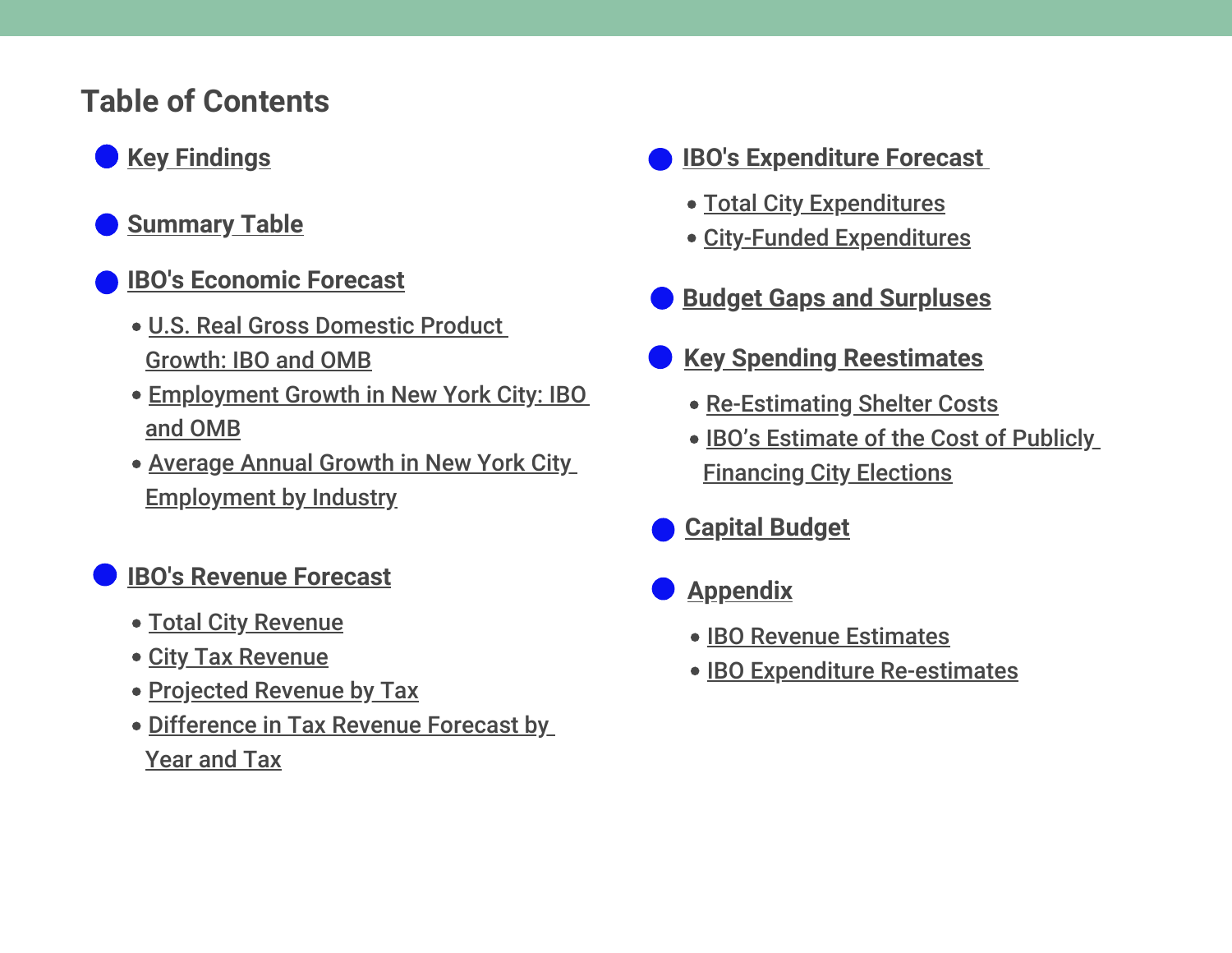#### **Key Findings**



## \$2.66 billion

IBO projects a fiscal year 2020 surplus of \$2.66 billion—\$65 million less than the de Blasio Administration. We estimate a surplus of \$240 million in 2021 and a shortfall of \$1.7 billion in 2022.



## 95,700

After the city added an average of 95,700 jobs annually in 2015-2019, we project a sharp decline in job growth over the next two years, with slower growth across all private-sector industries.



## 5.0%

IBO forecasts tax revenue growth of 5.0 percent this year, slowing to increases of 2.6 percent and 3.4 percent over the next two years.



## \$644 million

IBO's forecast of tax revenue exceeds the de Blasio Administration's by \$210 million this year, rising to \$644 million in 2021 and \$906 million in 2022.



## 3.7% v. 2.5%

IBO projects that tax revenues will increase more rapidly than city-funded expenditures from 2019 through 2024.



## \$216 million

IBO projects that the city's cost of providing shelter for the homeless will be \$216 million more in 2021 than budgeted by the de Blasio Administration.



## \$50 Million

The Campaign Finance Board will need an estimated \$50 million more than budgeted over two years to cover the cost of matching funds for the 2021 election.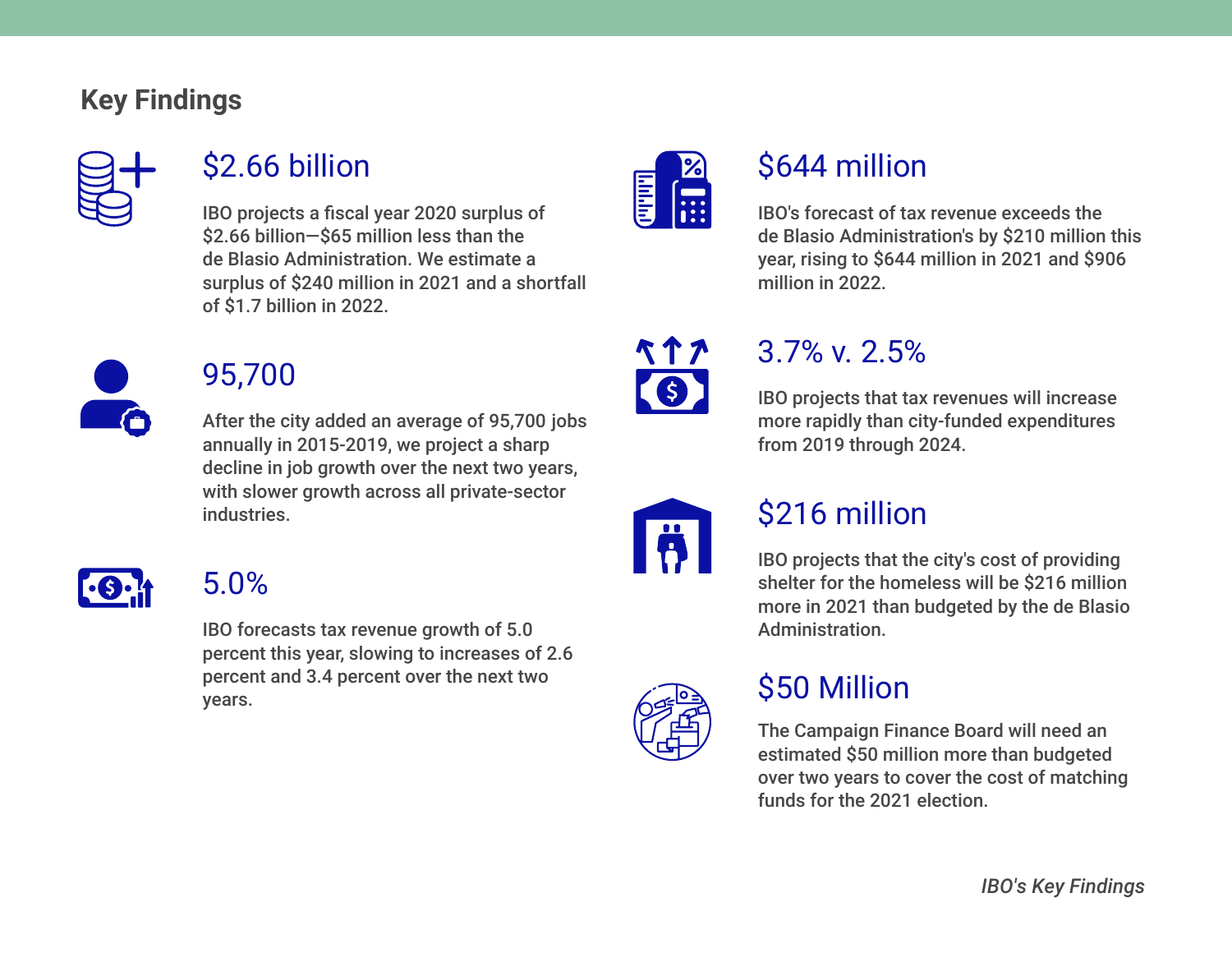## **Revenue and Expenditure Projections**

*Dollars in millions*

IBO projects the fiscal year 2020 surplus will total \$2.66 billion, \$65 million less than expected by OMB.

|                                                                        |                          | Plan       |            |            |            |           |                                           |  |  |
|------------------------------------------------------------------------|--------------------------|------------|------------|------------|------------|-----------|-------------------------------------------|--|--|
|                                                                        | <b>Actuals</b><br>2019   | 2020       | 2021       | 2022       | 2023       | 2024      | <b>Average</b><br>Change<br>2019-<br>2024 |  |  |
| <b>Total Revenue</b>                                                   | \$92,436                 | \$95,779   | \$96,444   | \$99,028   | \$101,655  | \$104,627 | 2.5%                                      |  |  |
| <b>Total Taxes</b>                                                     | 61,312                   | 64,399     | 66,091     | 68,356     | 70,574     | 73,500    | 3.7%                                      |  |  |
| <b>Total Expenditures</b>                                              | \$91,779                 | 95,843     | 96,204     | 100,769    | 103,269    | 104,875   | 2.7%                                      |  |  |
| <b>IBO Revenue Less Expenditures</b>                                   |                          | $($ \$65)  | \$240      | ( \$1,741) | ( \$1,614) | (S247)    |                                           |  |  |
|                                                                        |                          |            |            |            |            |           |                                           |  |  |
| <b>IBO Surplus/(Gap) Projections</b>                                   |                          | \$2,658    | \$240      | (S1,741)   | (\$1,614)  | (S247)    |                                           |  |  |
| <b>Adjustments for Prepayments and</b><br><b>Nonrecurring Expenses</b> |                          |            |            |            |            |           |                                           |  |  |
| <b>Net Prepayments</b>                                                 | ( \$355)                 | ( \$1,563) | ( \$2,658) | \$0        | \$0        | \$0\$     |                                           |  |  |
| <b>Reserve Funds</b>                                                   | $\overline{\phantom{0}}$ | 300        | 1,250      | 1,250      | 1,250      | 1,250     |                                           |  |  |
| <b>Other Adjustments</b>                                               | $\blacksquare$           | (400)      | 31         | 130        | 257        | 393       |                                           |  |  |
| <b>Total Expenditures (net of adjustments)</b>                         | \$92,786                 | \$97,506   | \$97,581   | \$99,389   | \$101,762  | \$103,232 | 2.2%                                      |  |  |
| <b>City-Funded Expenditures</b><br>(net of adjustments)                | \$68,633                 | \$71,809   | \$72,638   | \$74,126   | \$76,107   | \$77,529  | 2.5%                                      |  |  |

*IBO's Summary Table*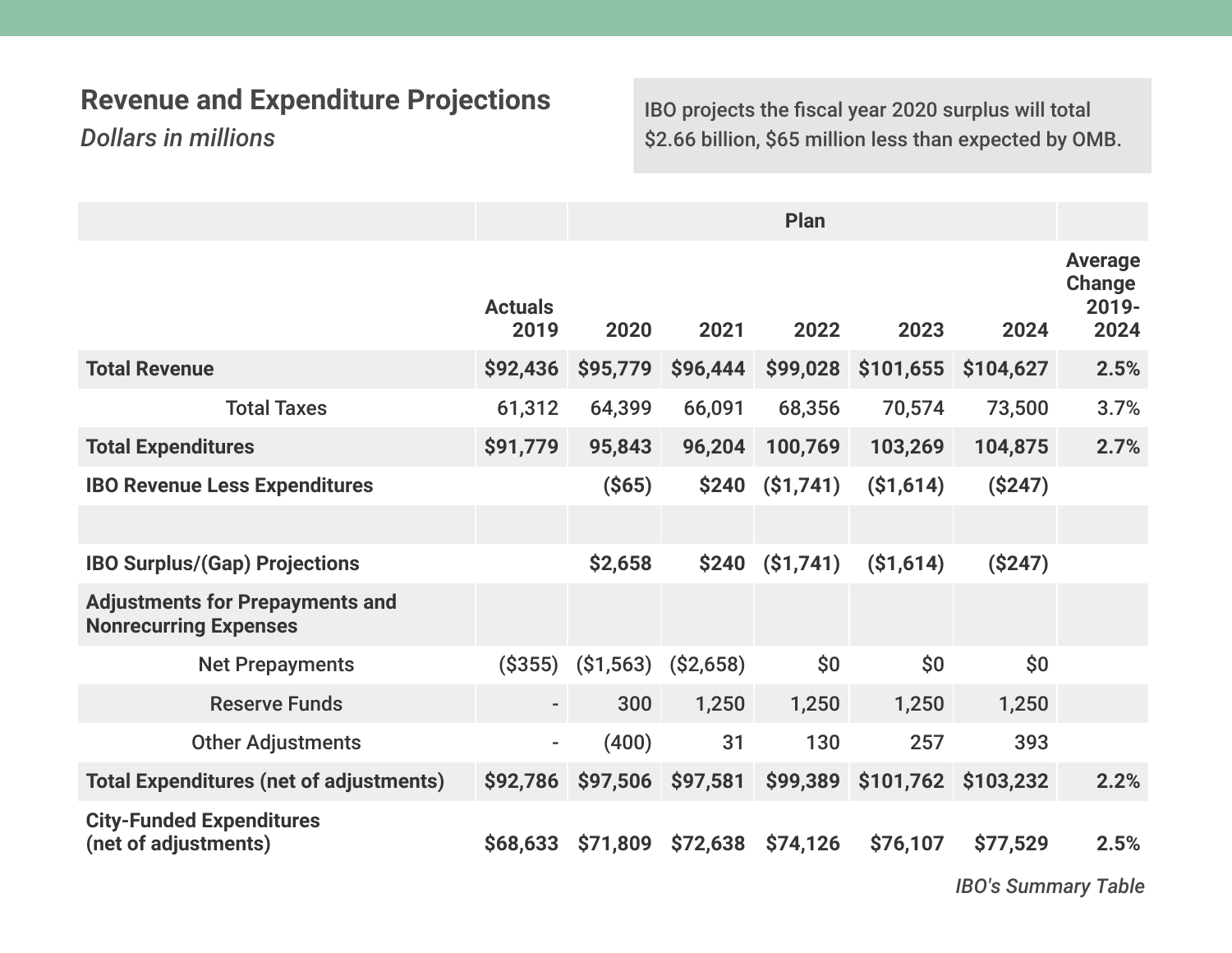#### **U.S. Real Gross Domestic Product Growth: IBO and OMB**

IBO expects U.S. economic growth to slow in 2020 before strengthening in 2021 and 2022.



*IBO's Economic Forecast*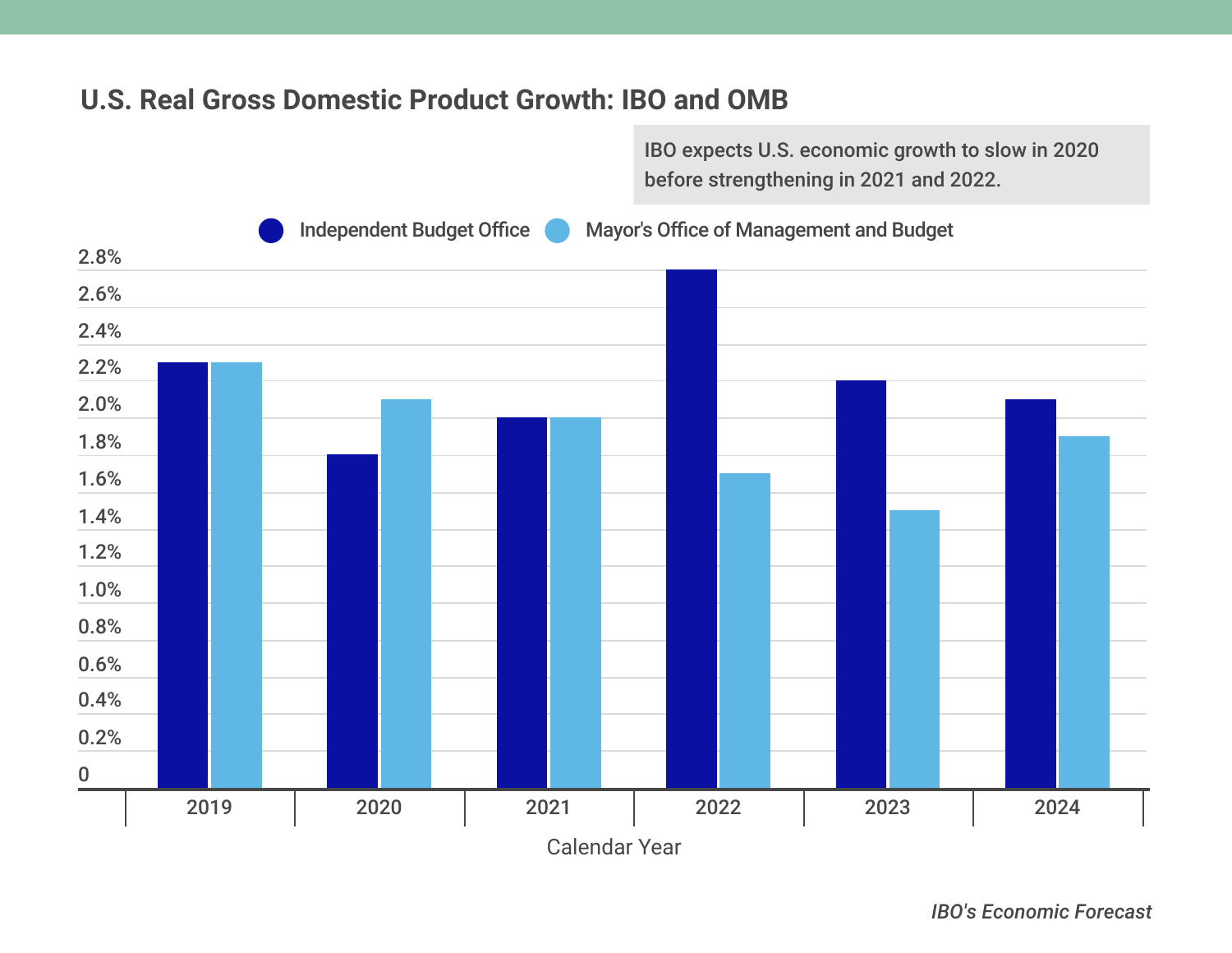

#### **Employment Growth in New York City: IBO and OMB**

*IBO's Economic Forecast*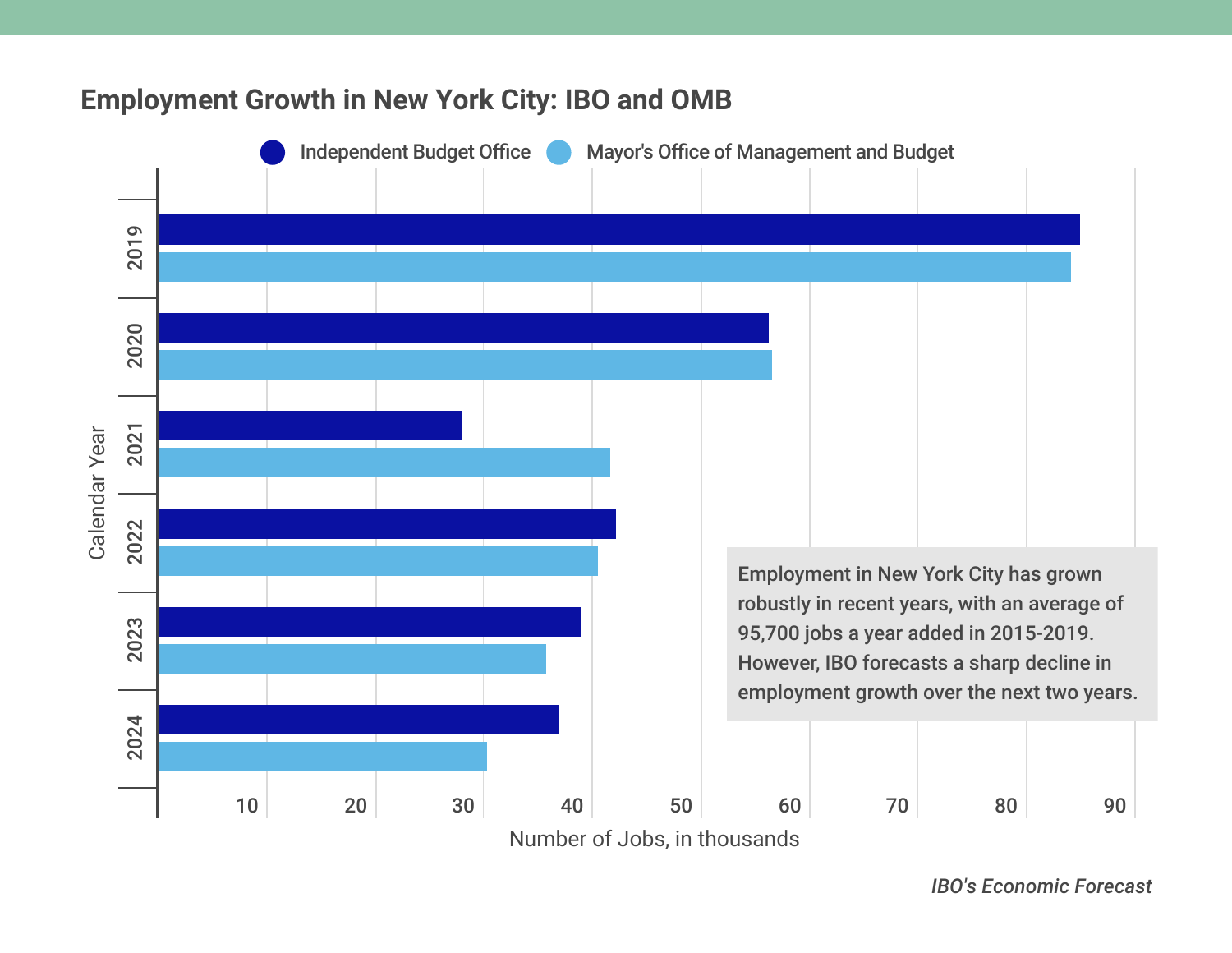#### **Average Annual Growth in New York City Employment by Industry**

IBO projects slower employment growth across all private-sector industries.



*IBO's Economic Forecast*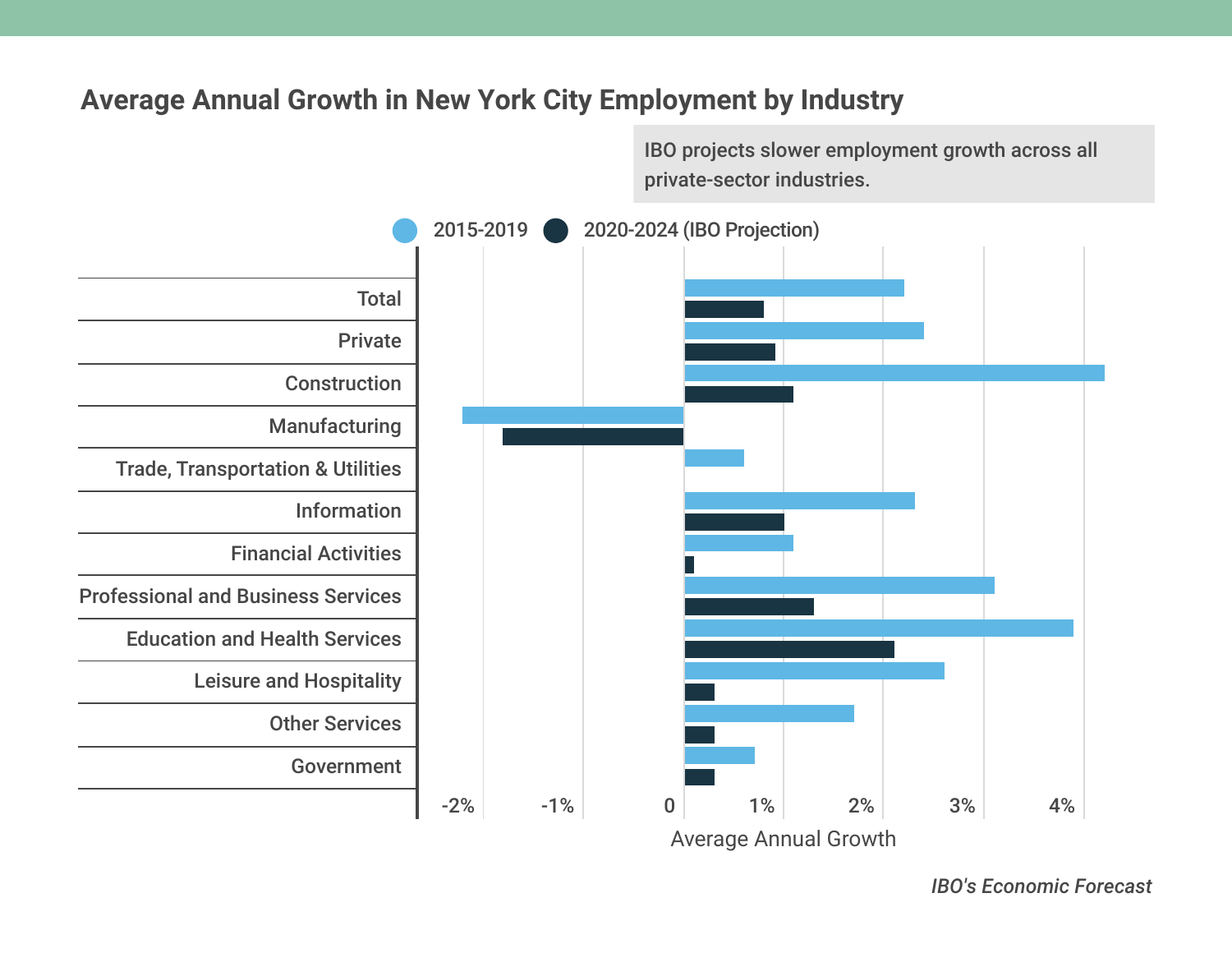*To see specific revenue categories, click the categories you do not want to see in the legend.*

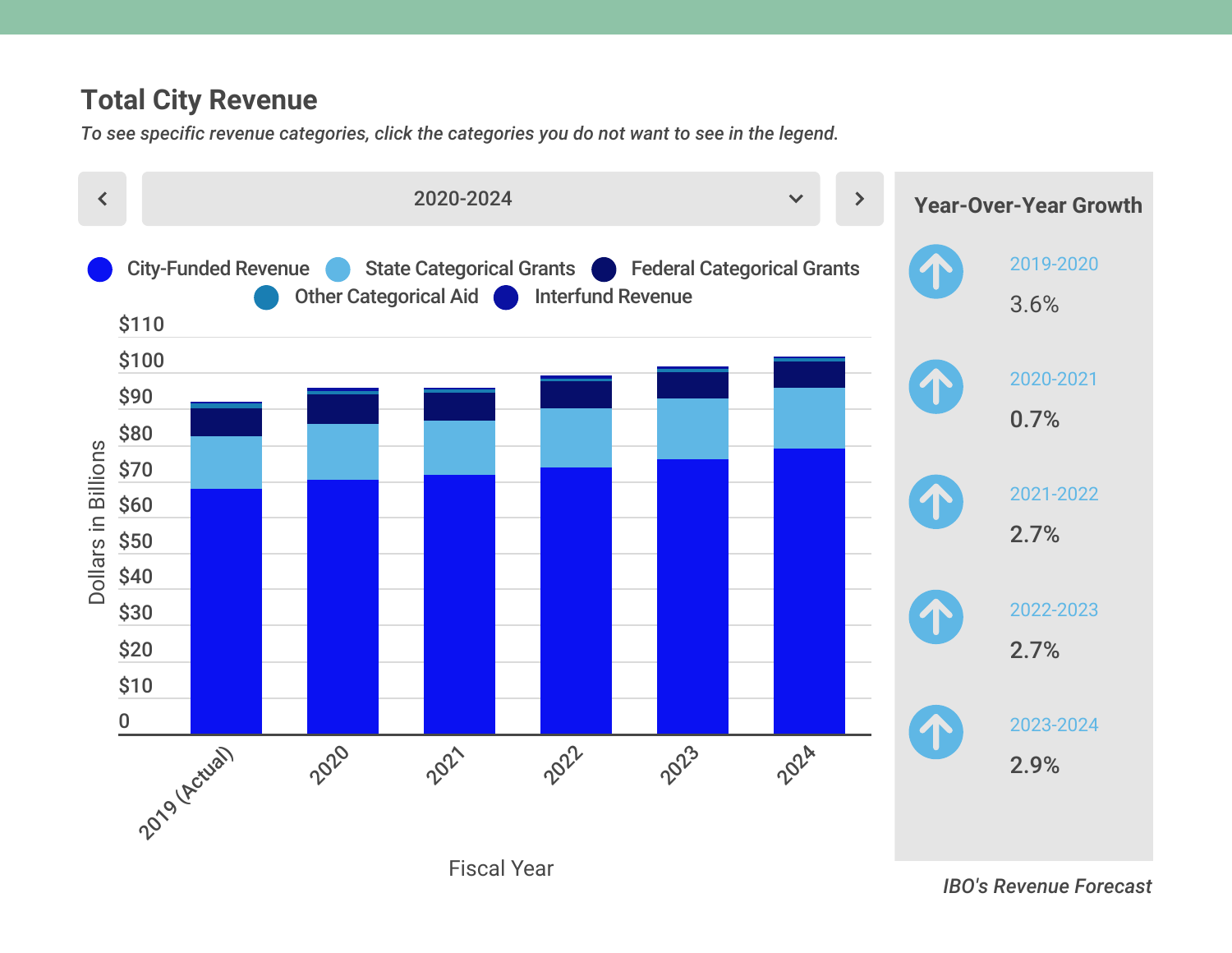*To see specific revenue categories, click the categories you do not want to see in the legend.*

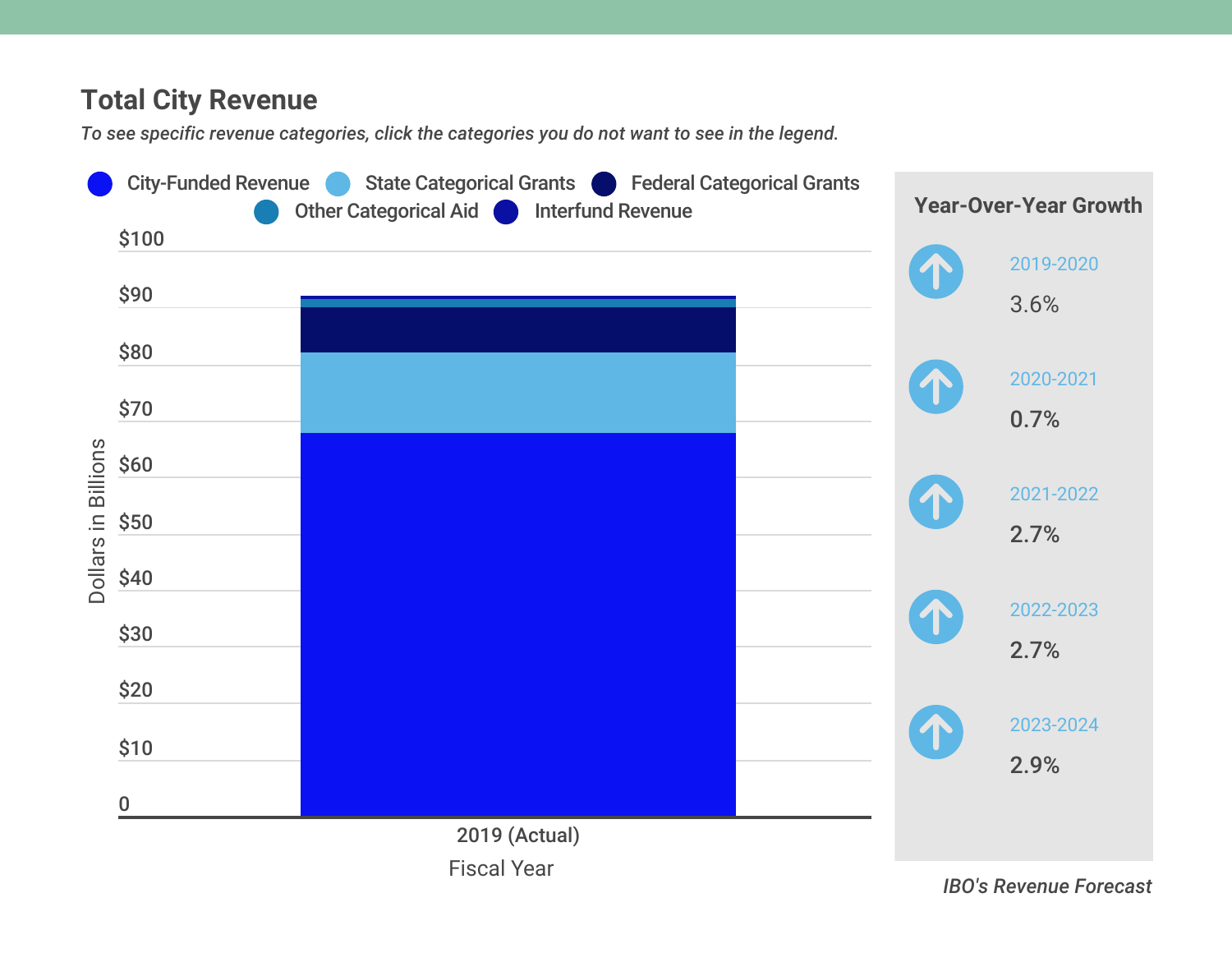*To see specific revenue categories, click the categories you do not want to see in the legend.*

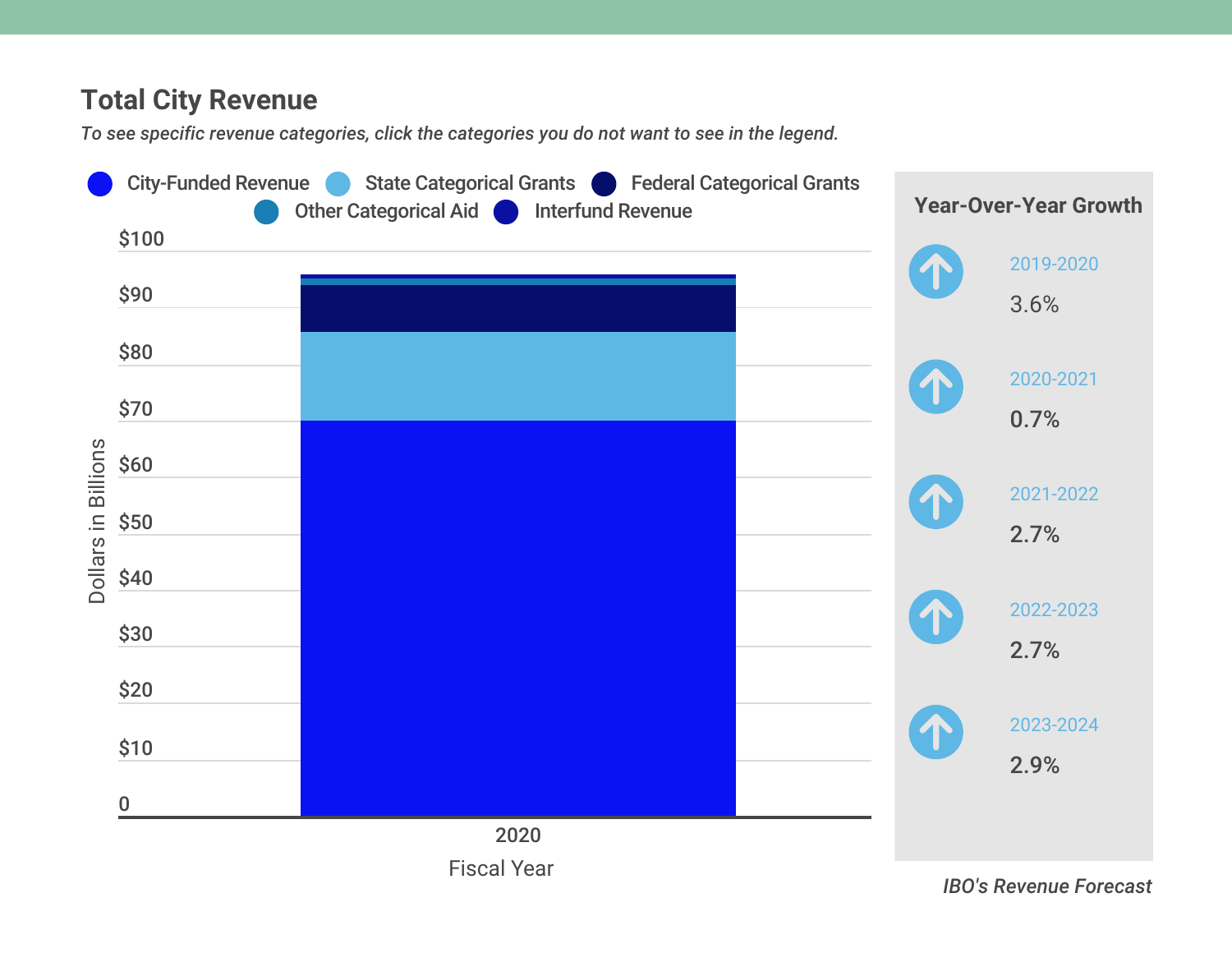*To see specific revenue categories, click the categories you do not want to see in the legend.*



Fiscal Year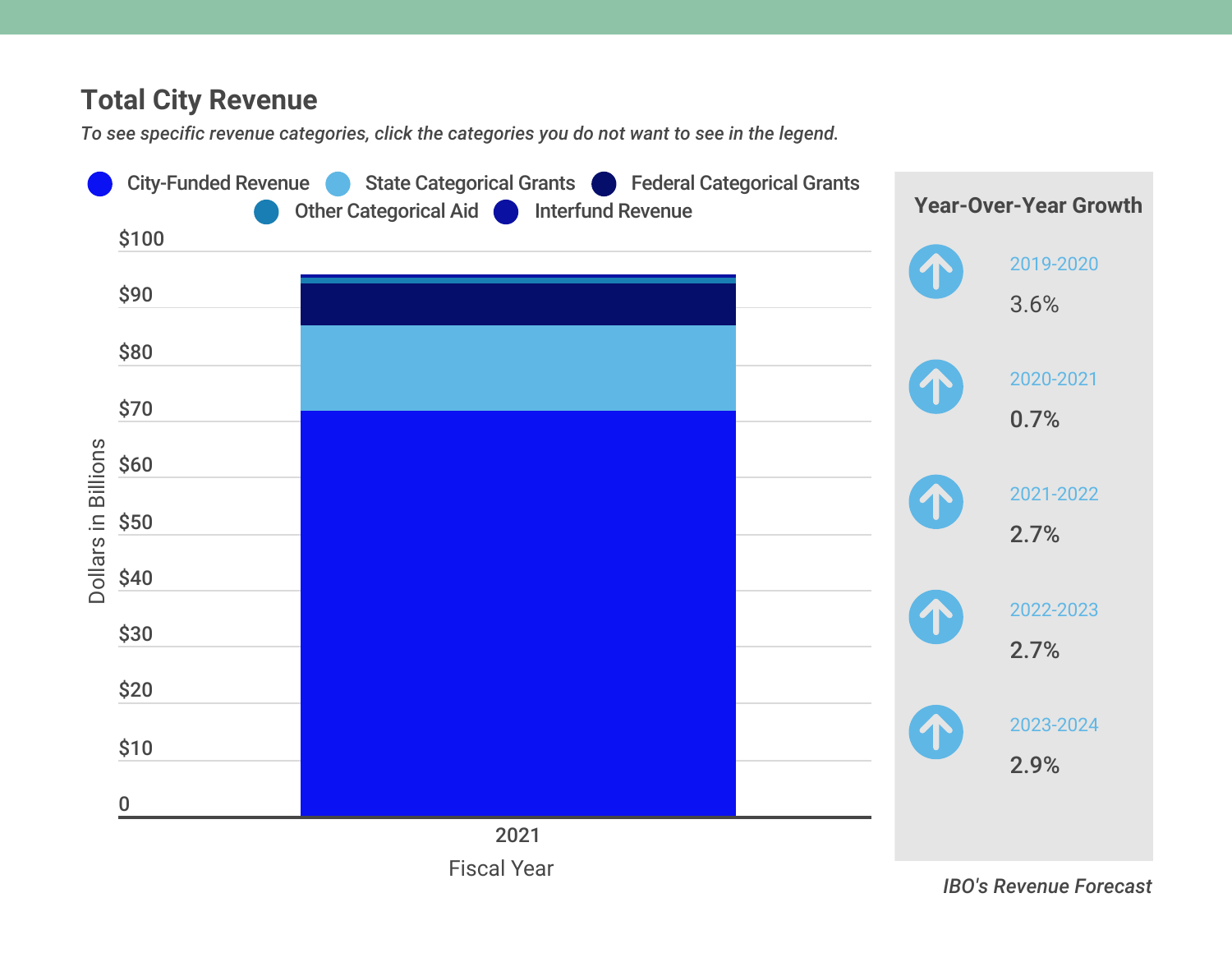*To see specific revenue categories, click the categories you do not want to see in the legend.*



Fiscal Year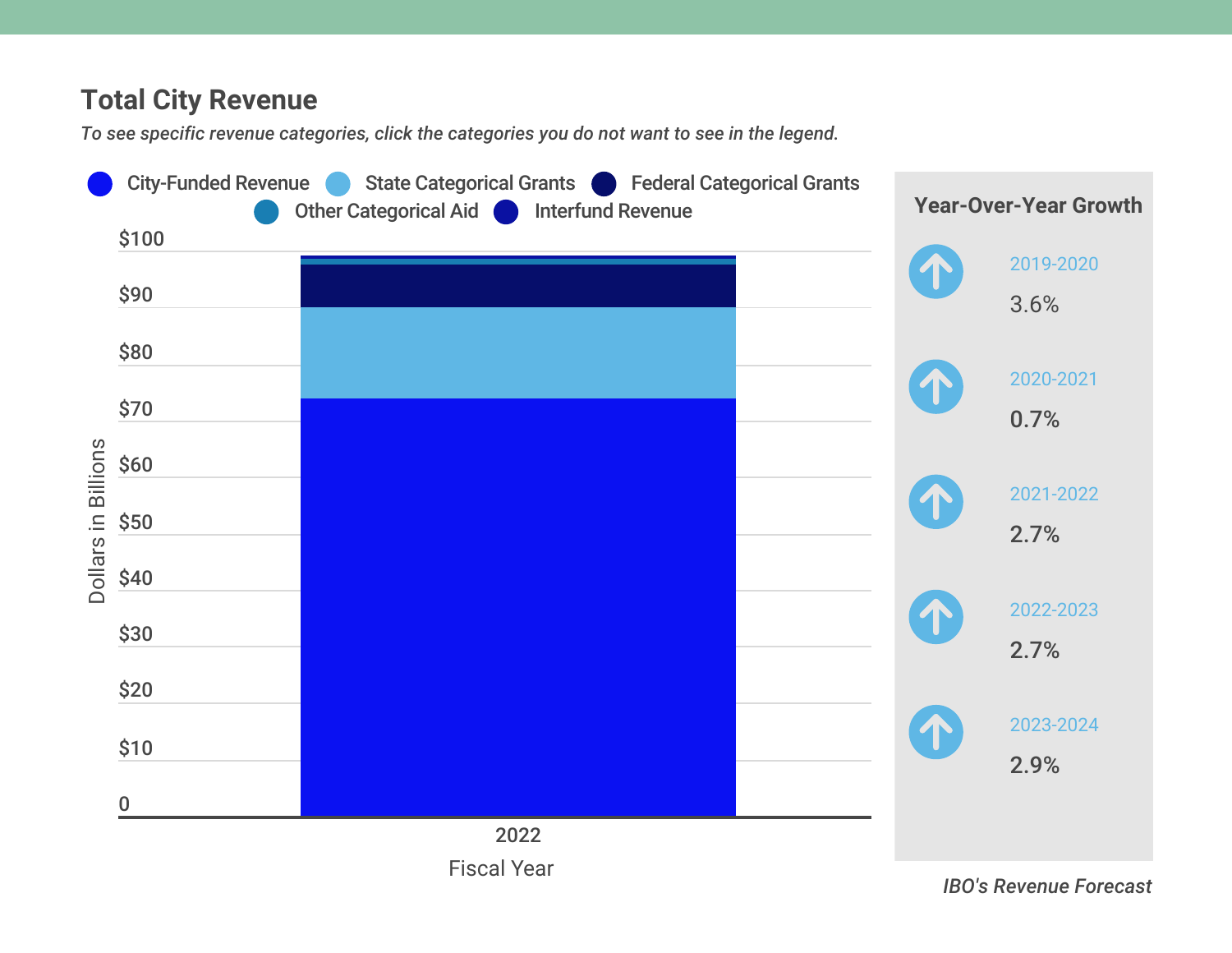*To see specific revenue categories, click the categories you do not want to see in the legend.*

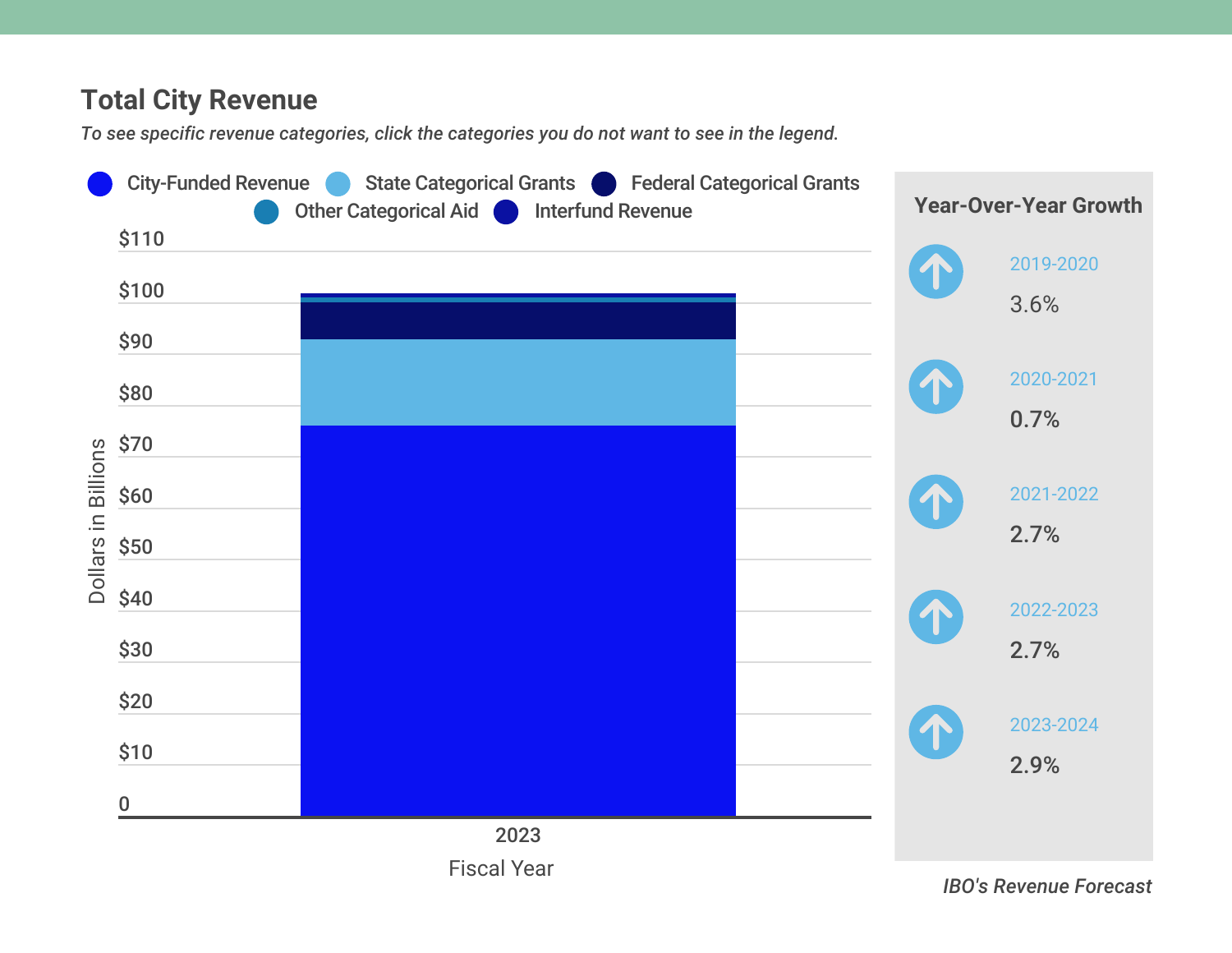*To see specific revenue categories, click the categories you do not want to see in the legend.*



Fiscal Year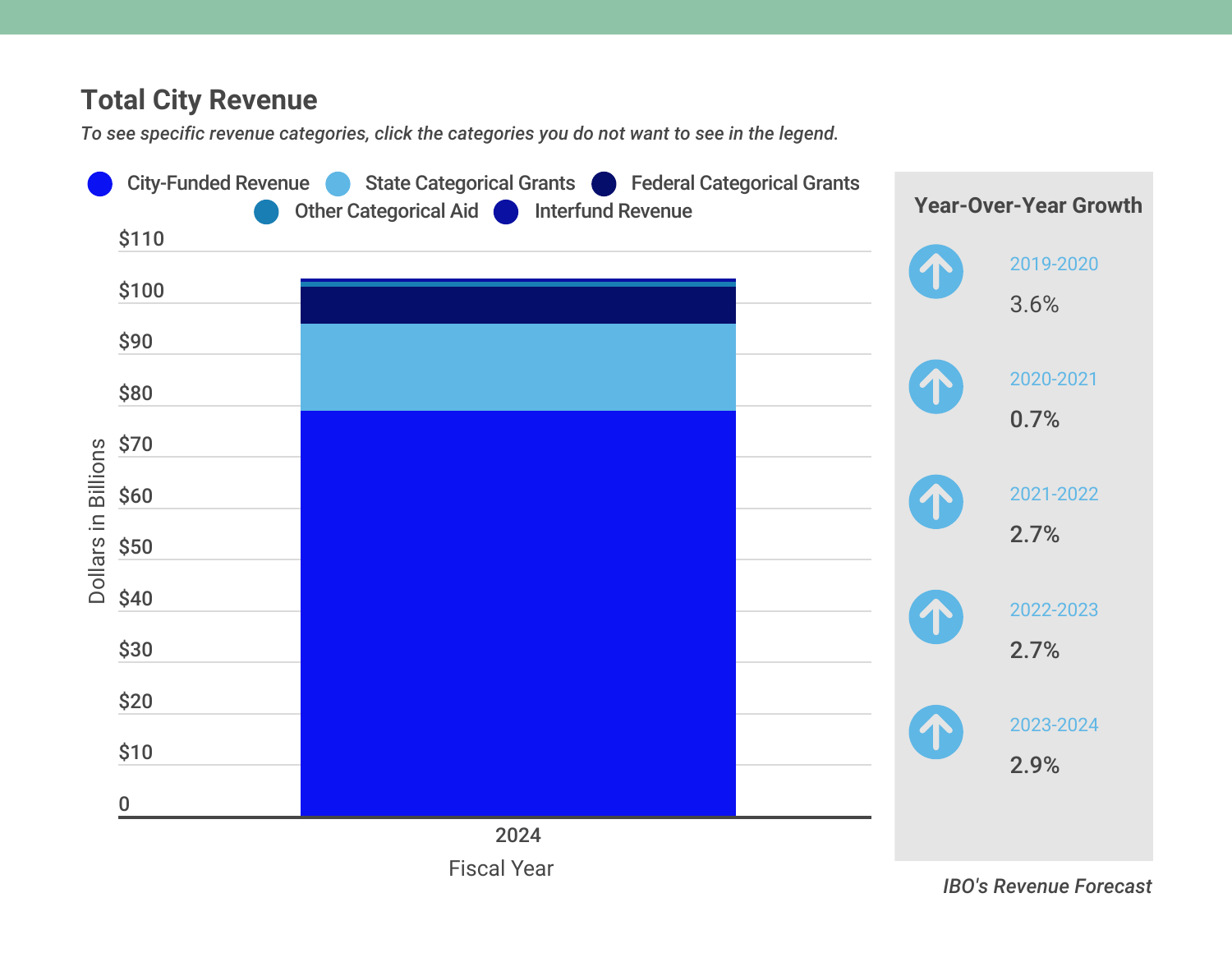#### **City Tax Revenue**

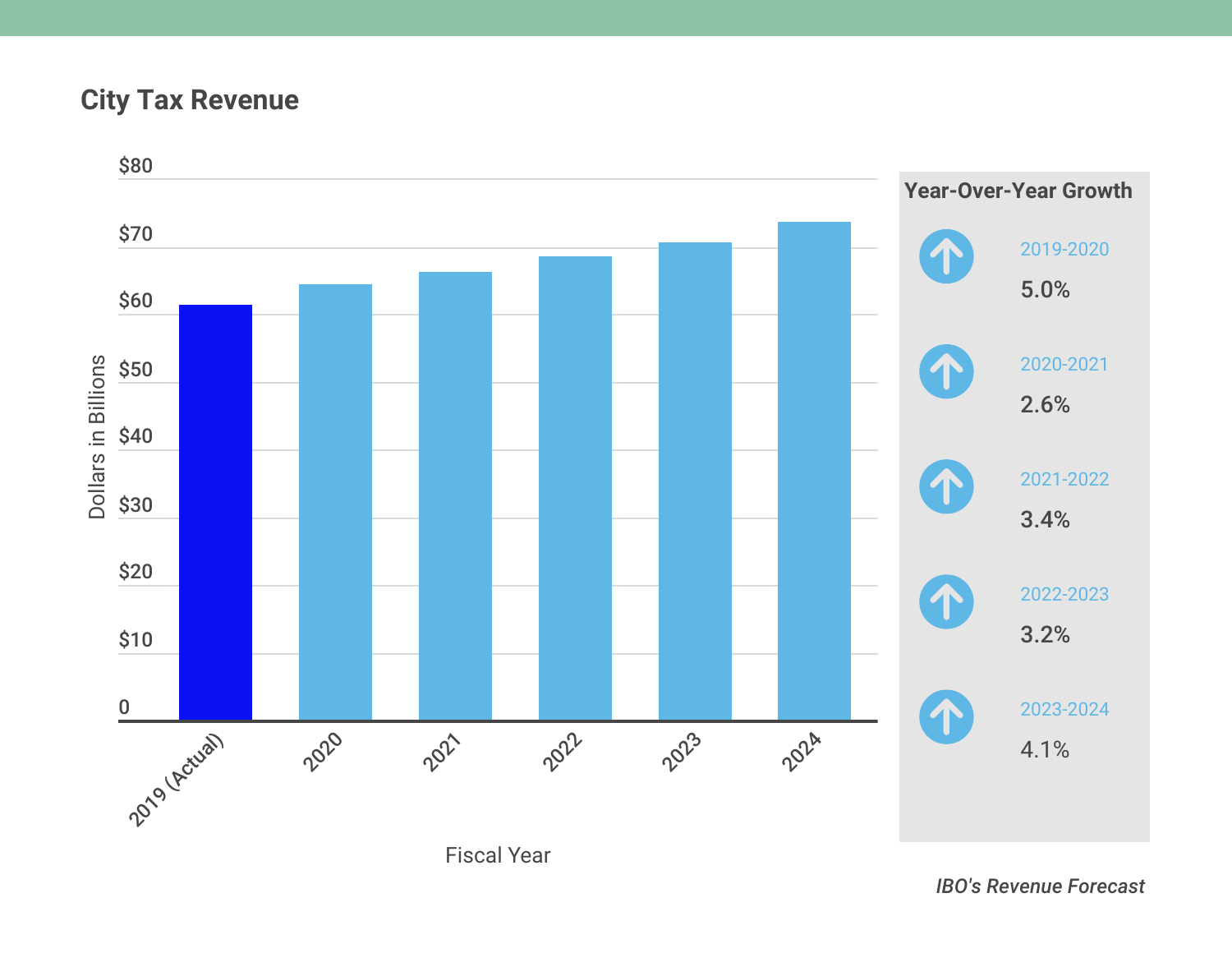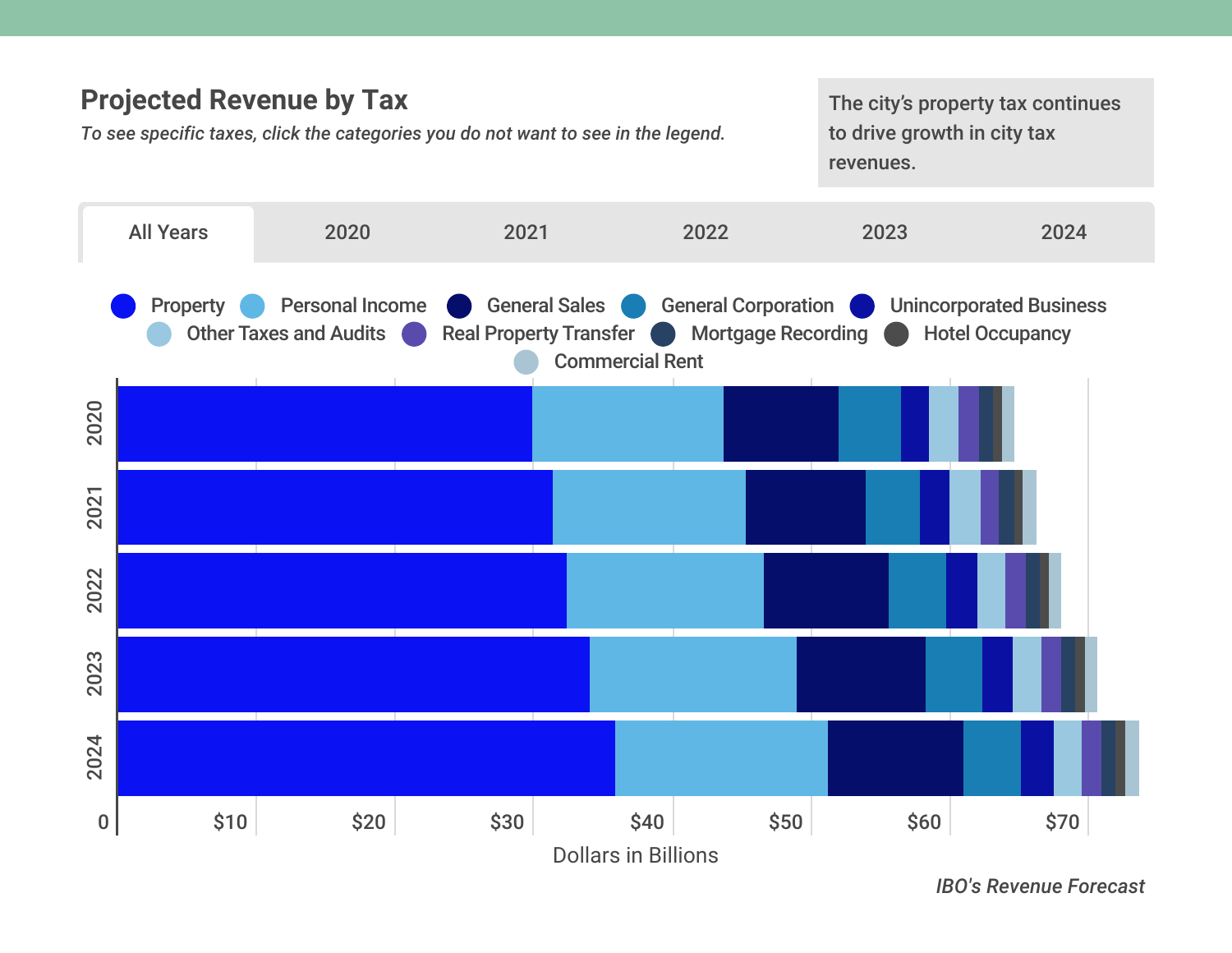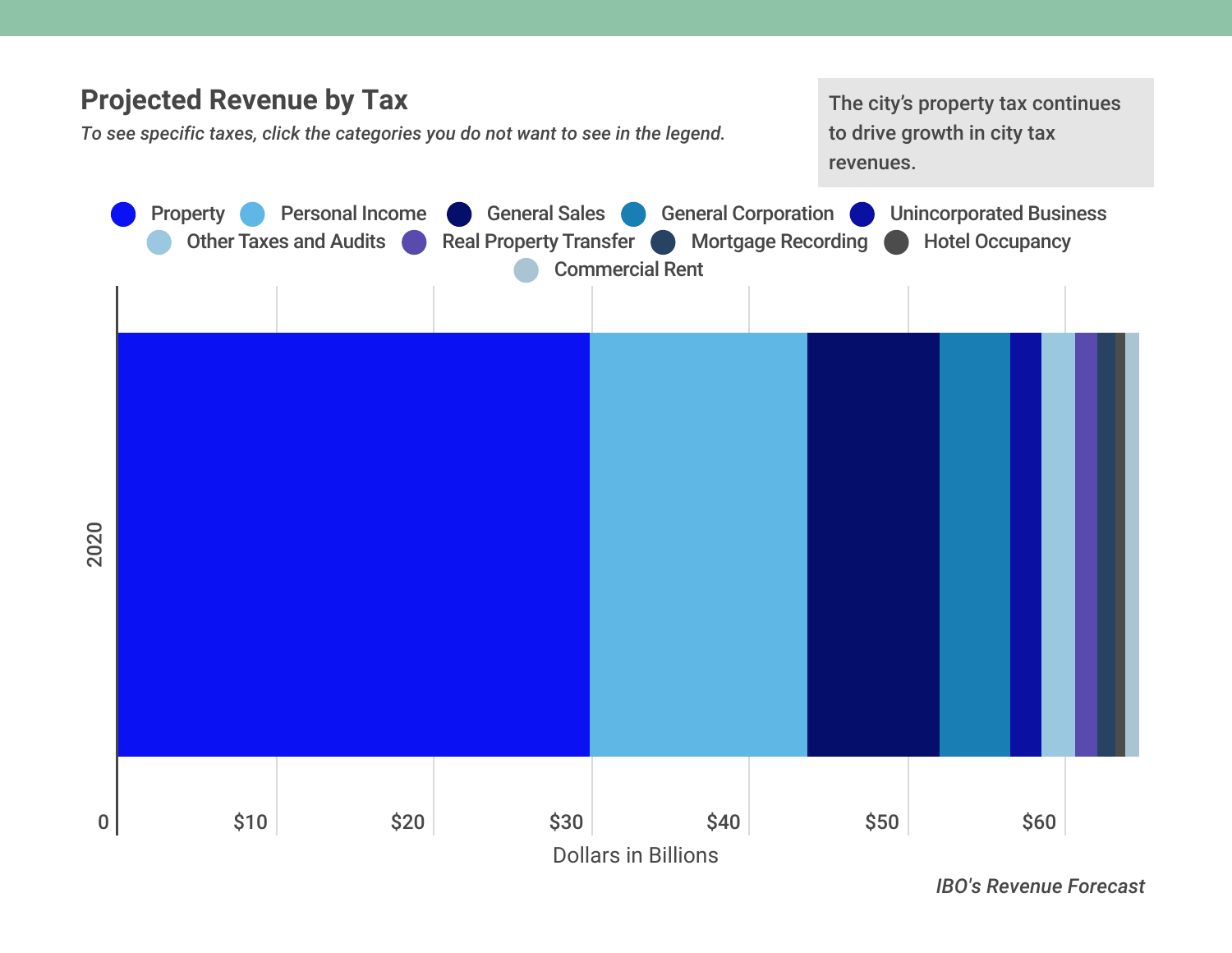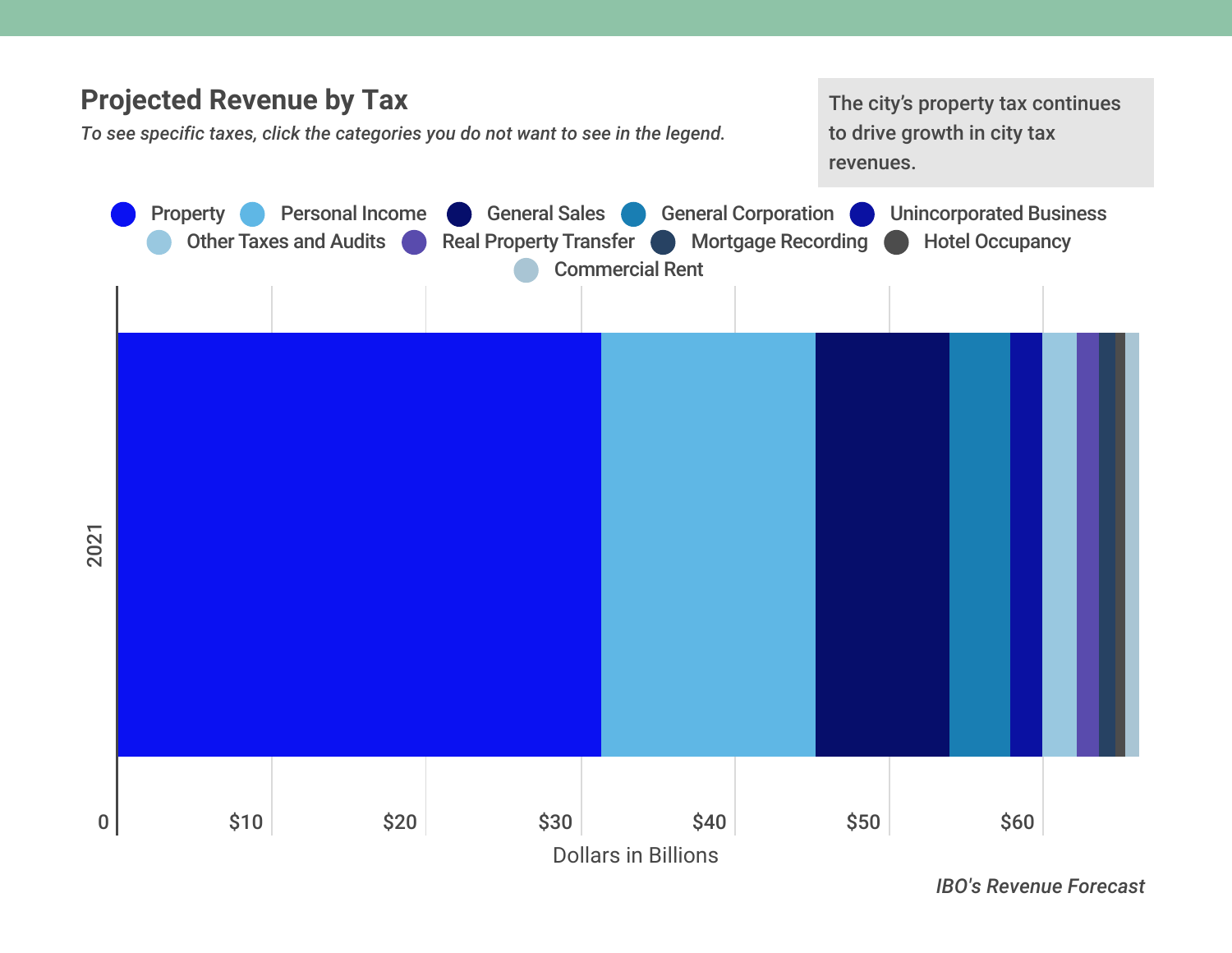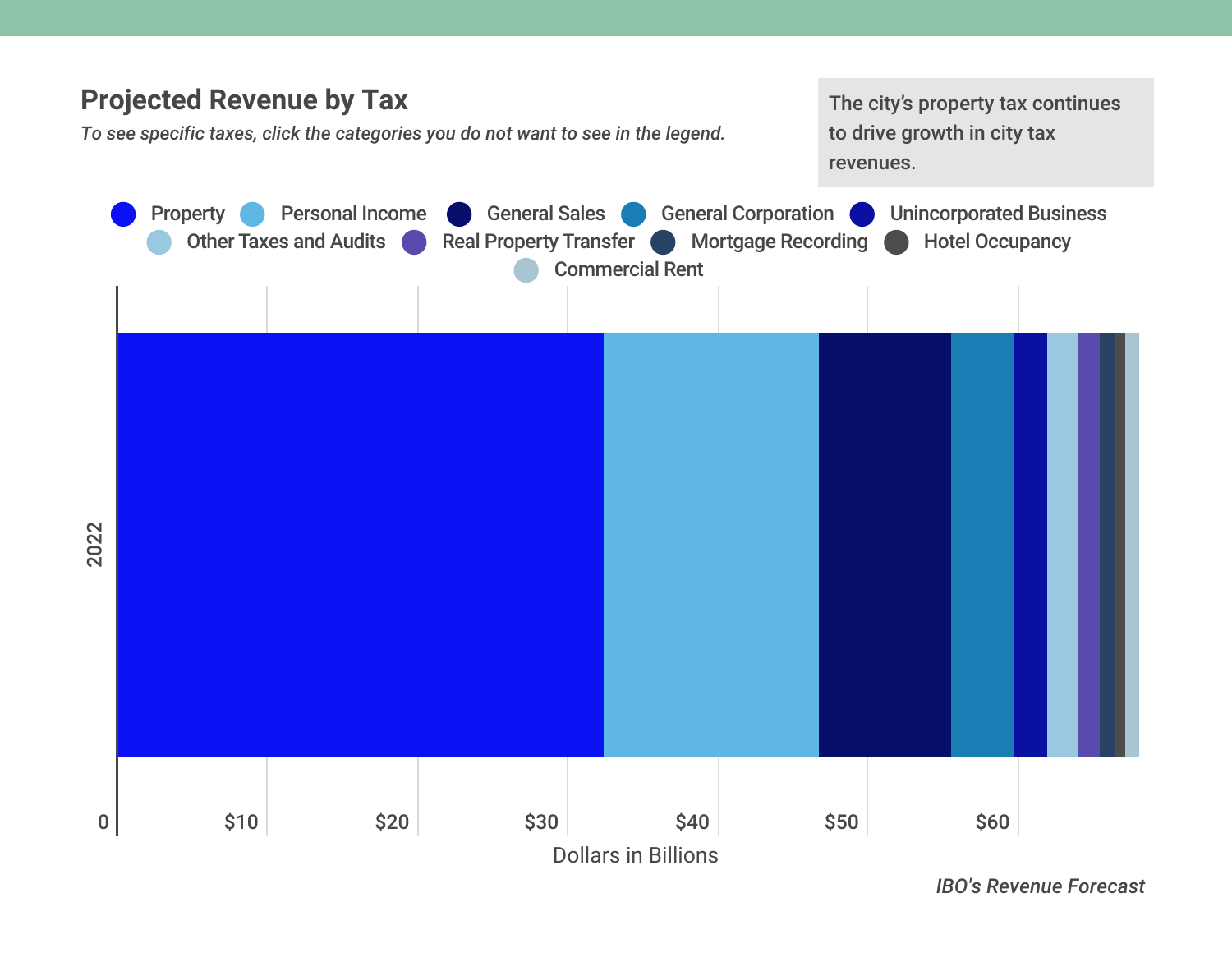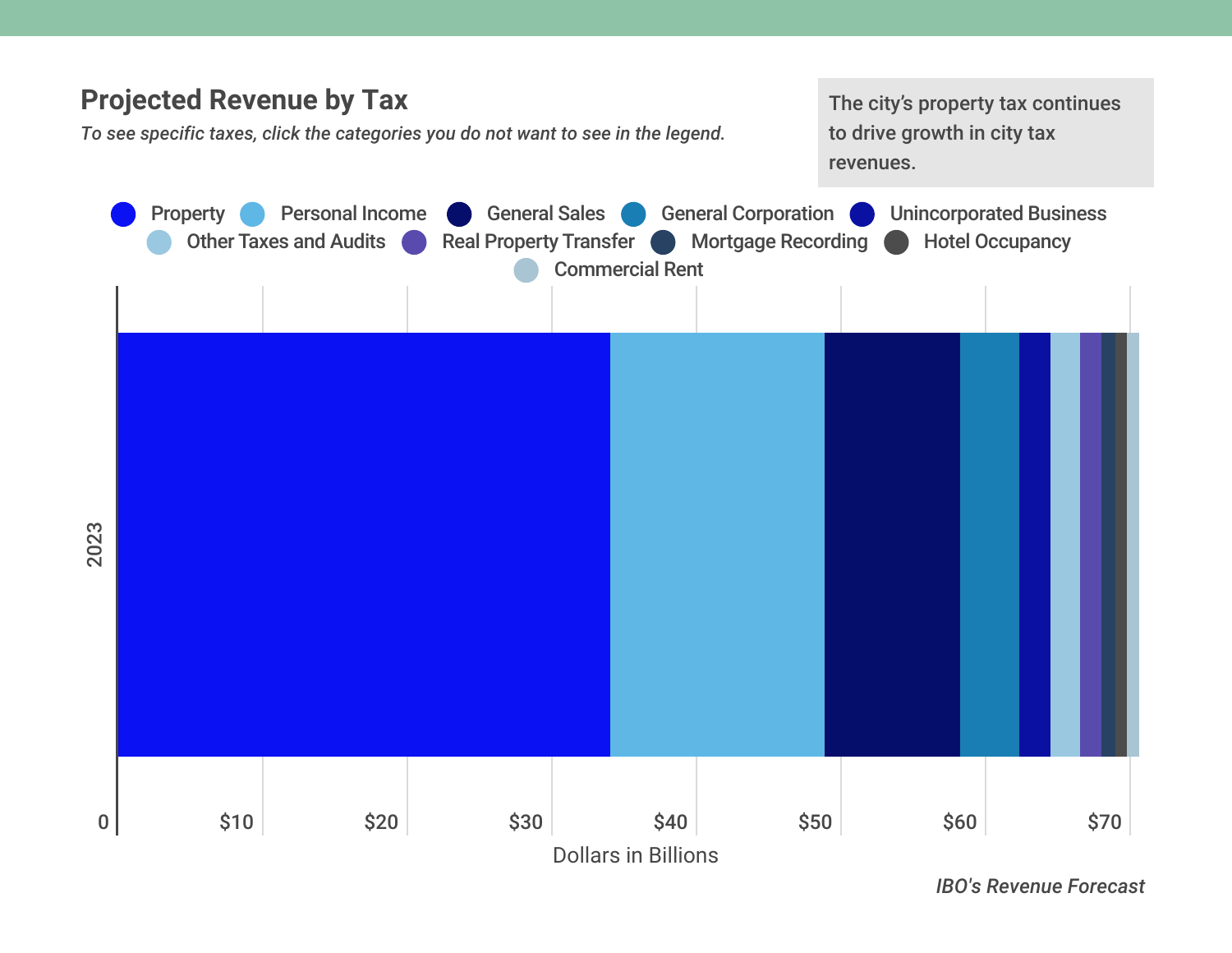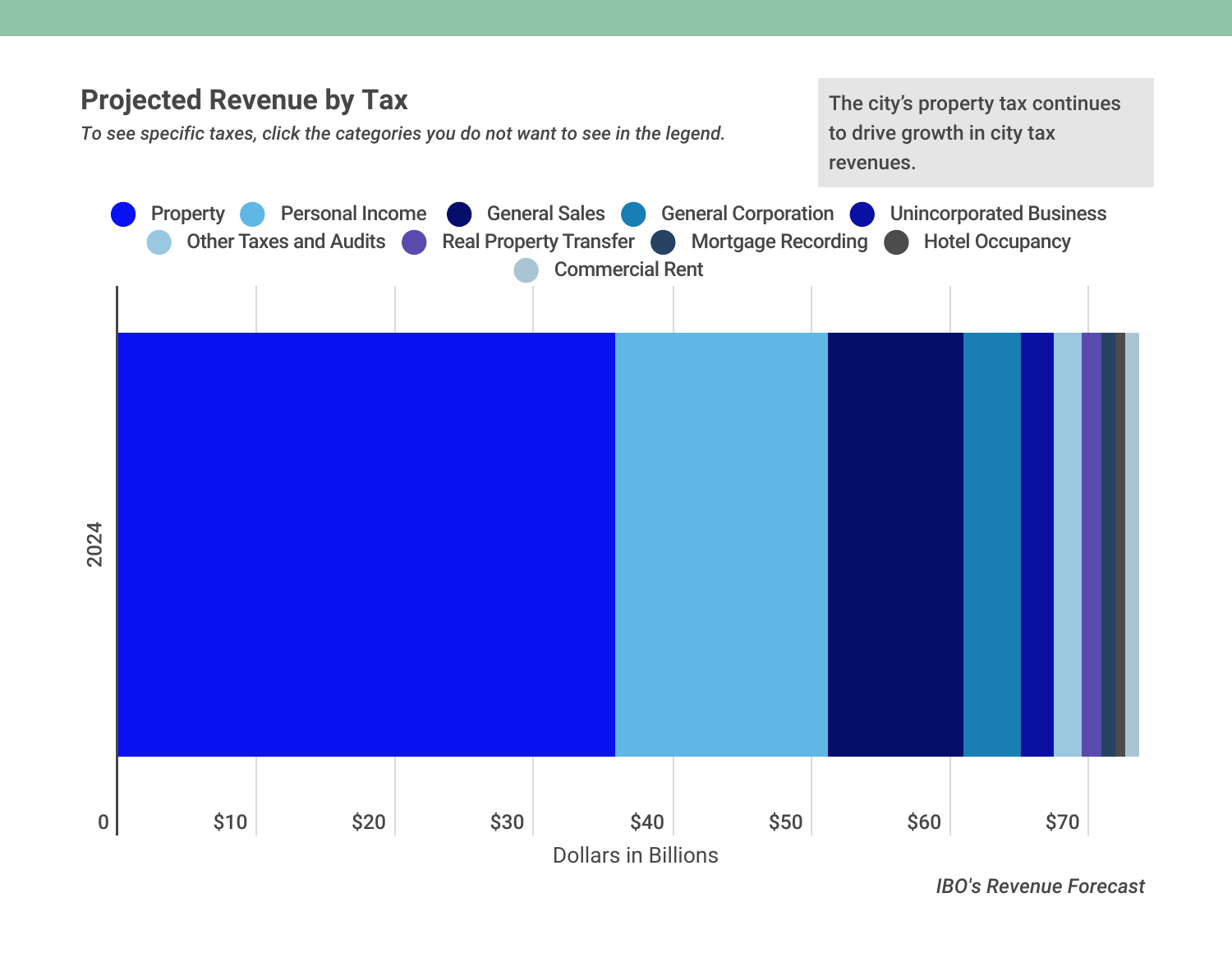

| Fiscal<br>Year | <b>IBO Estimate of</b><br><b>Additional Revenue,</b><br>in millions |
|----------------|---------------------------------------------------------------------|
| 2020           | \$210                                                               |
| 2021           | <b>\$644</b>                                                        |
| 2022           | \$906                                                               |
| 2023           | \$1,127                                                             |
| 2024           | \$2,345                                                             |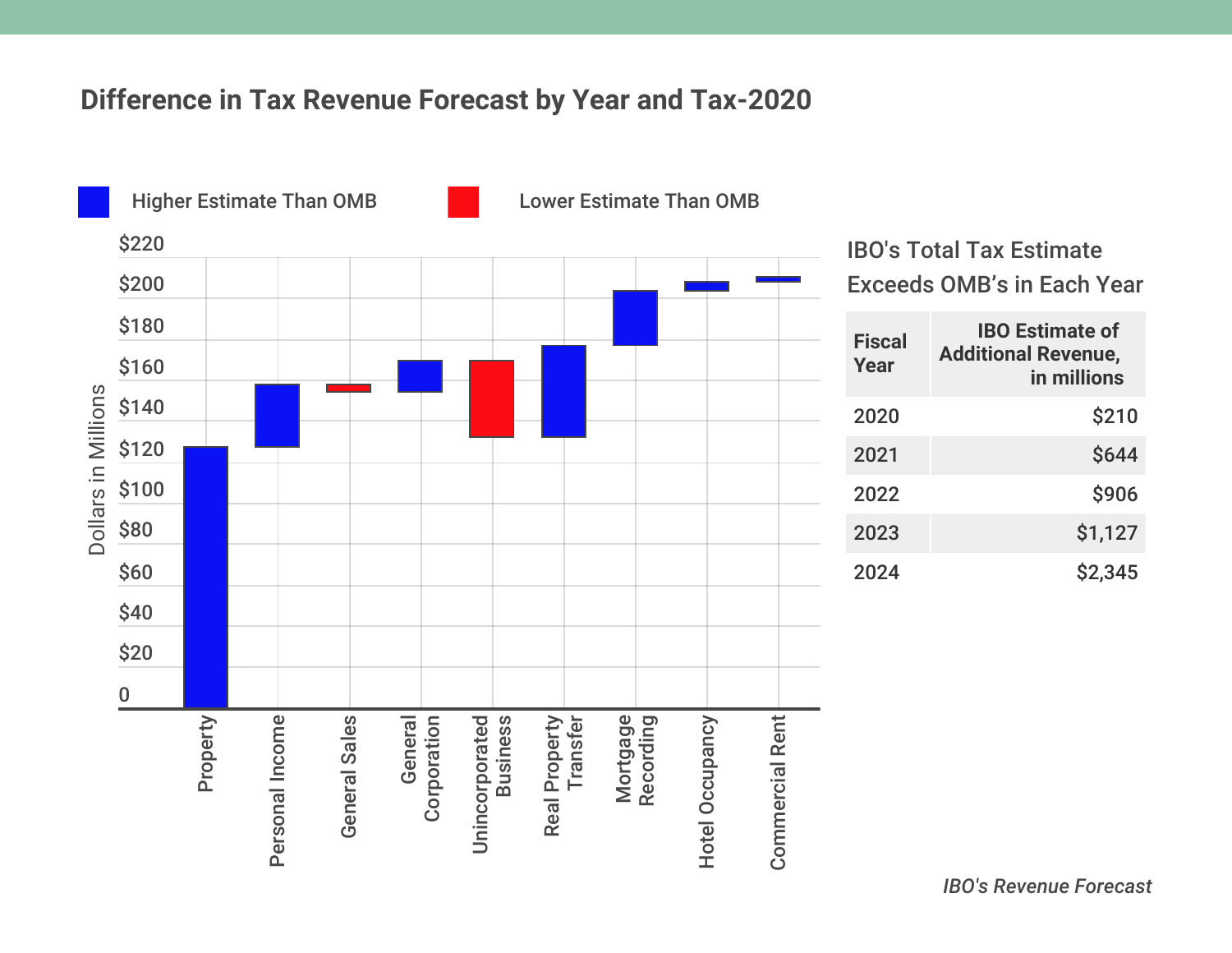

| <b>Fiscal</b><br>Year | <b>IBO Estimate of</b><br><b>Additional Revenue,</b><br>in millions |
|-----------------------|---------------------------------------------------------------------|
| 2020                  | \$210                                                               |
| 2021                  | \$644                                                               |
| 2022                  | \$906                                                               |
| 2023                  | \$1,127                                                             |
| 2024                  | \$2,345                                                             |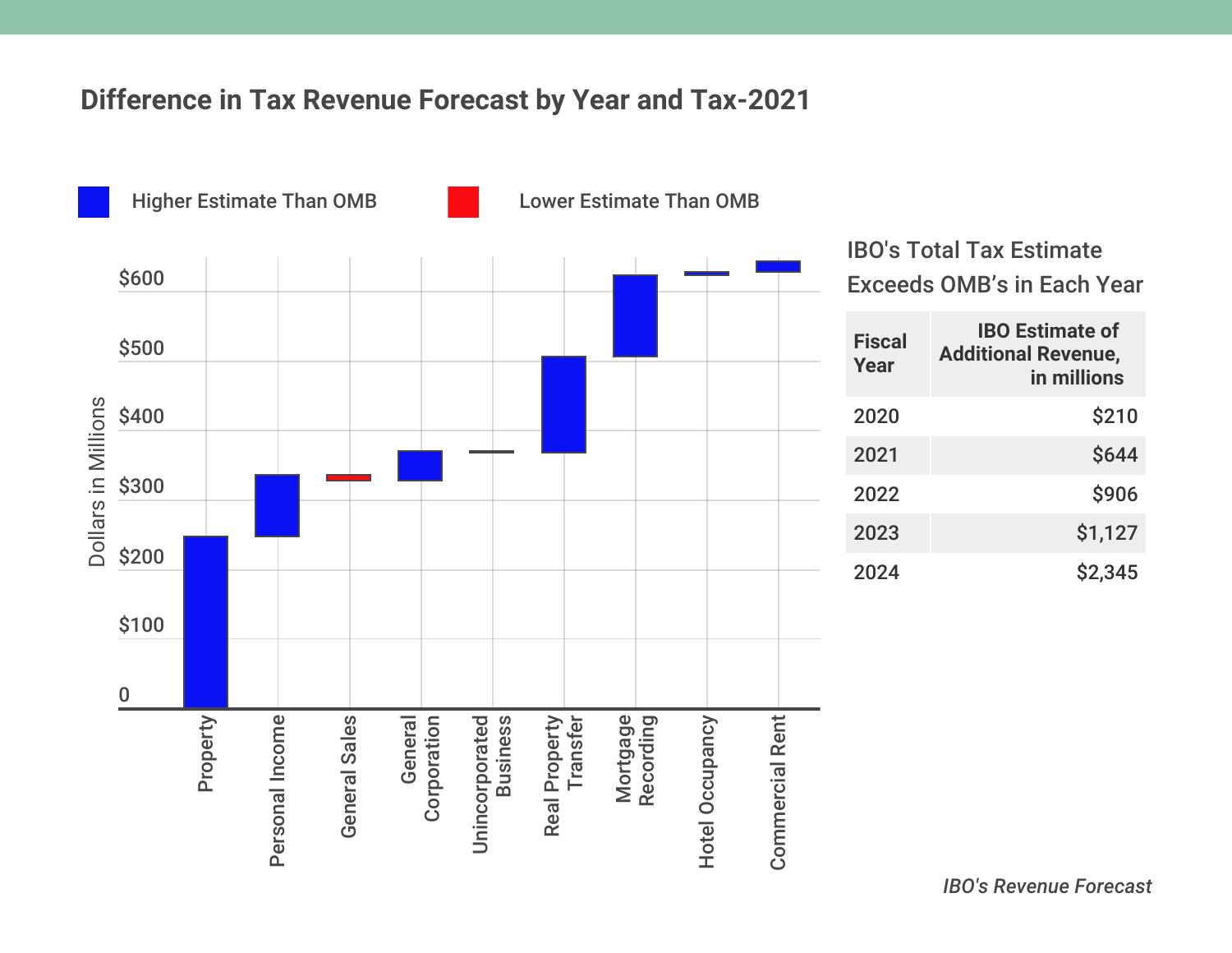

| <b>Fiscal</b><br>Year | <b>IBO Estimate of</b><br><b>Additional Revenue,</b><br>in millions |
|-----------------------|---------------------------------------------------------------------|
| 2020                  | \$210                                                               |
| 2021                  | \$644                                                               |
| 2022                  | \$906                                                               |
| 2023                  | \$1,127                                                             |
| 2024                  | \$2,345                                                             |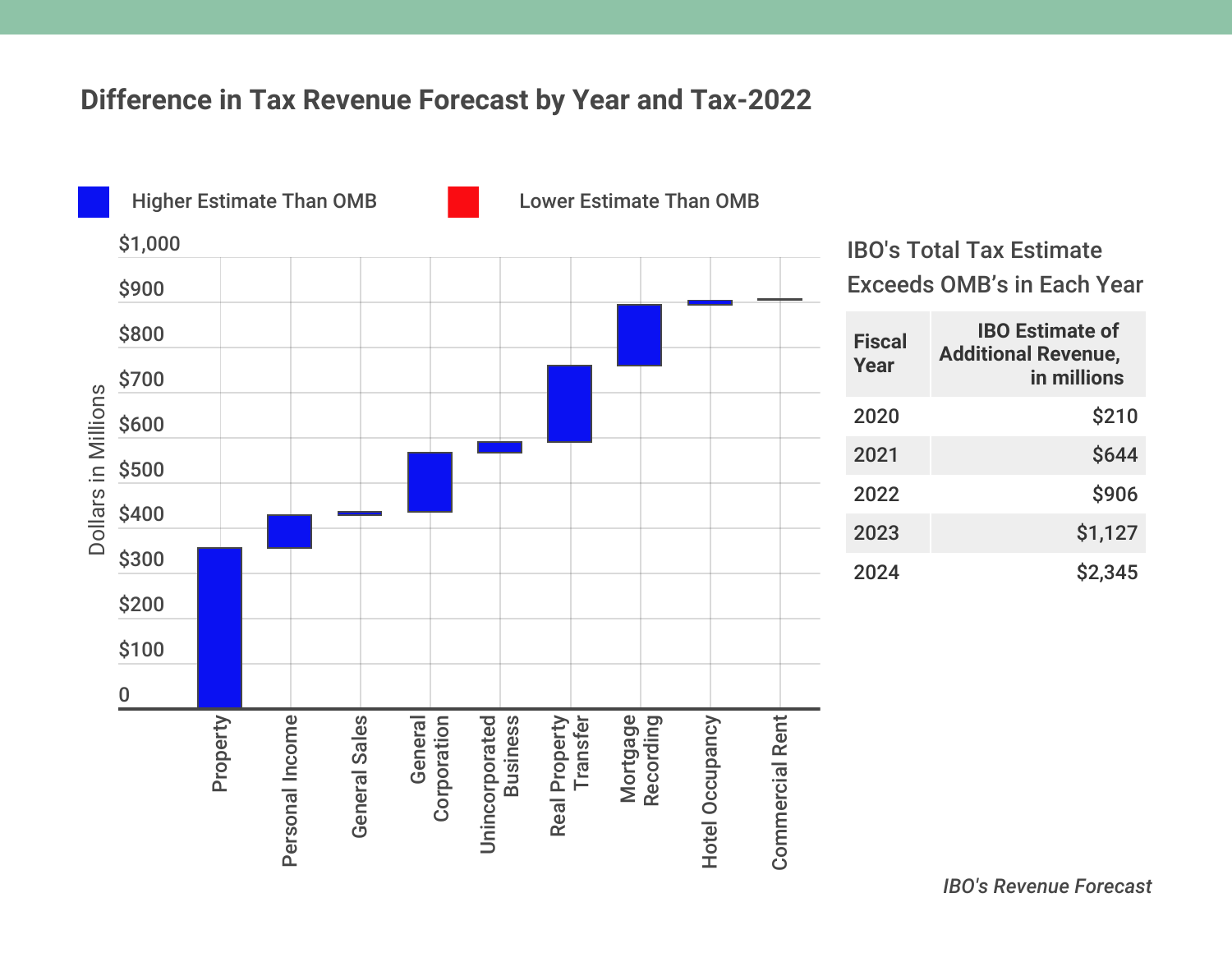

| <b>Fiscal</b><br>Year | <b>IBO Estimate of</b><br><b>Additional Revenue,</b><br>in millions |
|-----------------------|---------------------------------------------------------------------|
| 2020                  | \$210                                                               |
| 2021                  | <b>\$644</b>                                                        |
| 2022                  | \$906                                                               |
| 2023                  | \$1,127                                                             |
| 2024                  | \$2,345                                                             |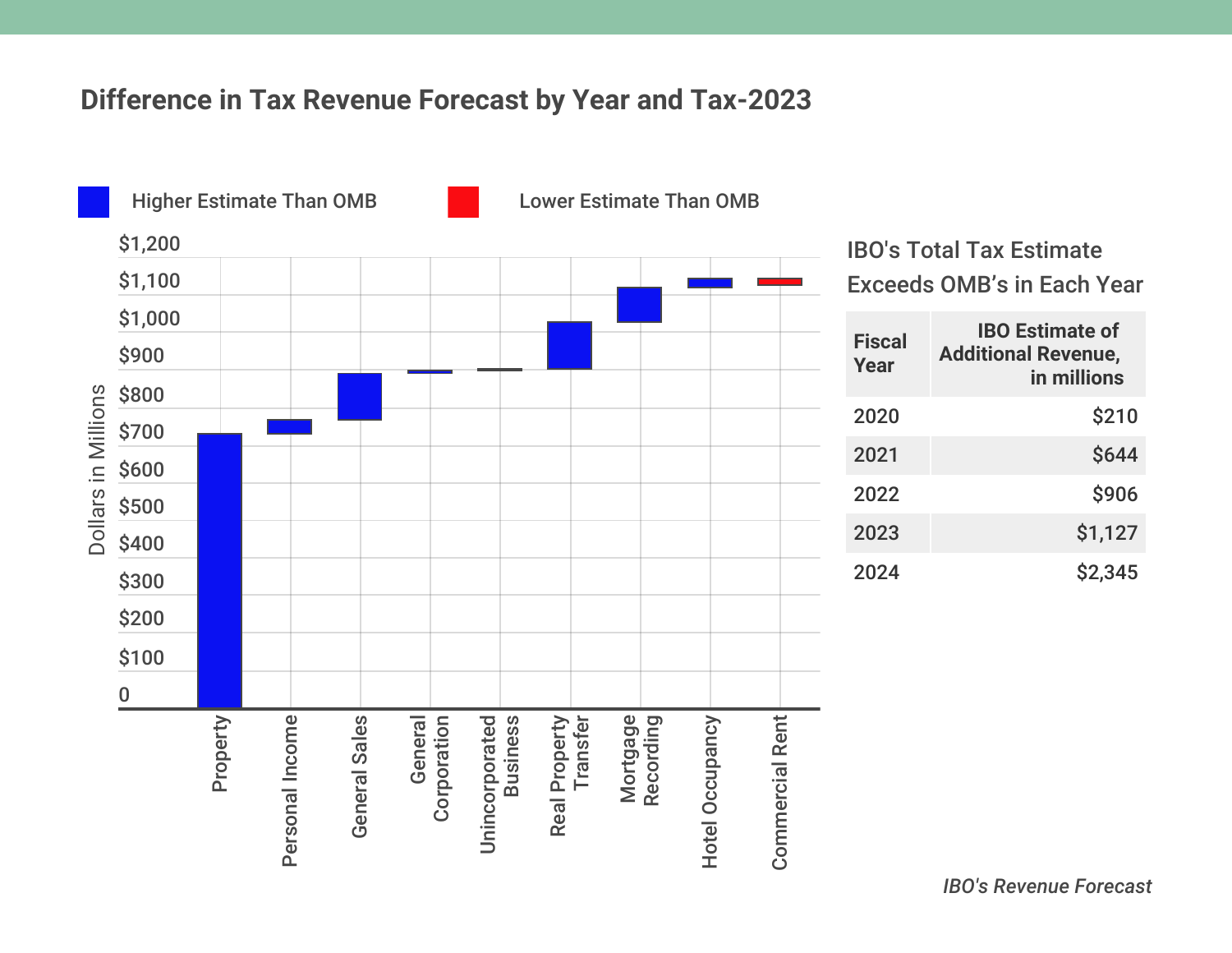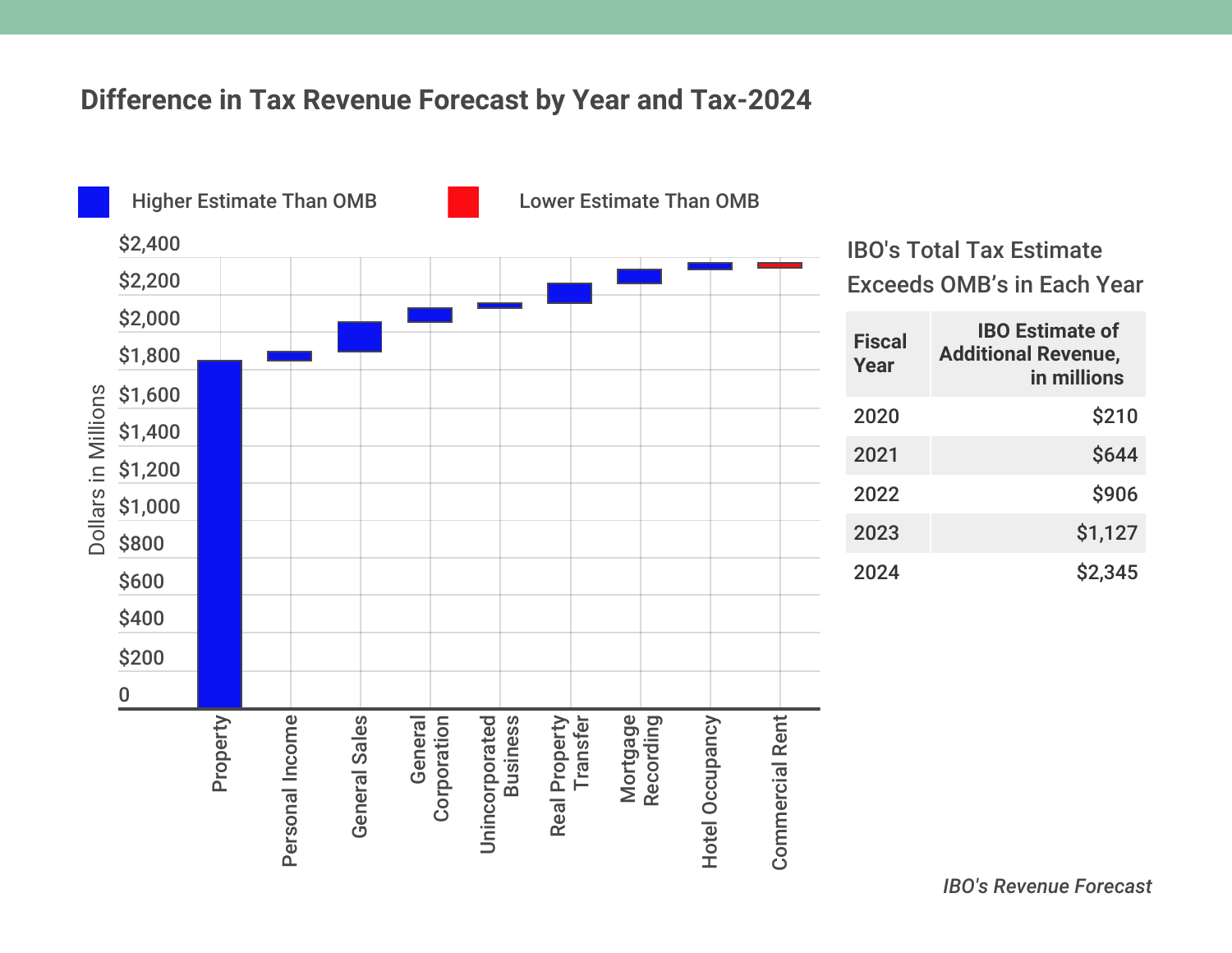## **Total City Expenditures**

*Adjusted for prepayments and nonrecurring expenses*



| <b>Fiscal Year</b> | <b>Percent Change</b> |  |  |  |  |
|--------------------|-----------------------|--|--|--|--|
| 2020-2021          | 0.1%                  |  |  |  |  |
| 2021-2022          | 1.9%                  |  |  |  |  |
| 2022-2023          | 2.4%                  |  |  |  |  |
| 2023-2024          | 1.4%                  |  |  |  |  |

*IBO's Expenditure Forecast*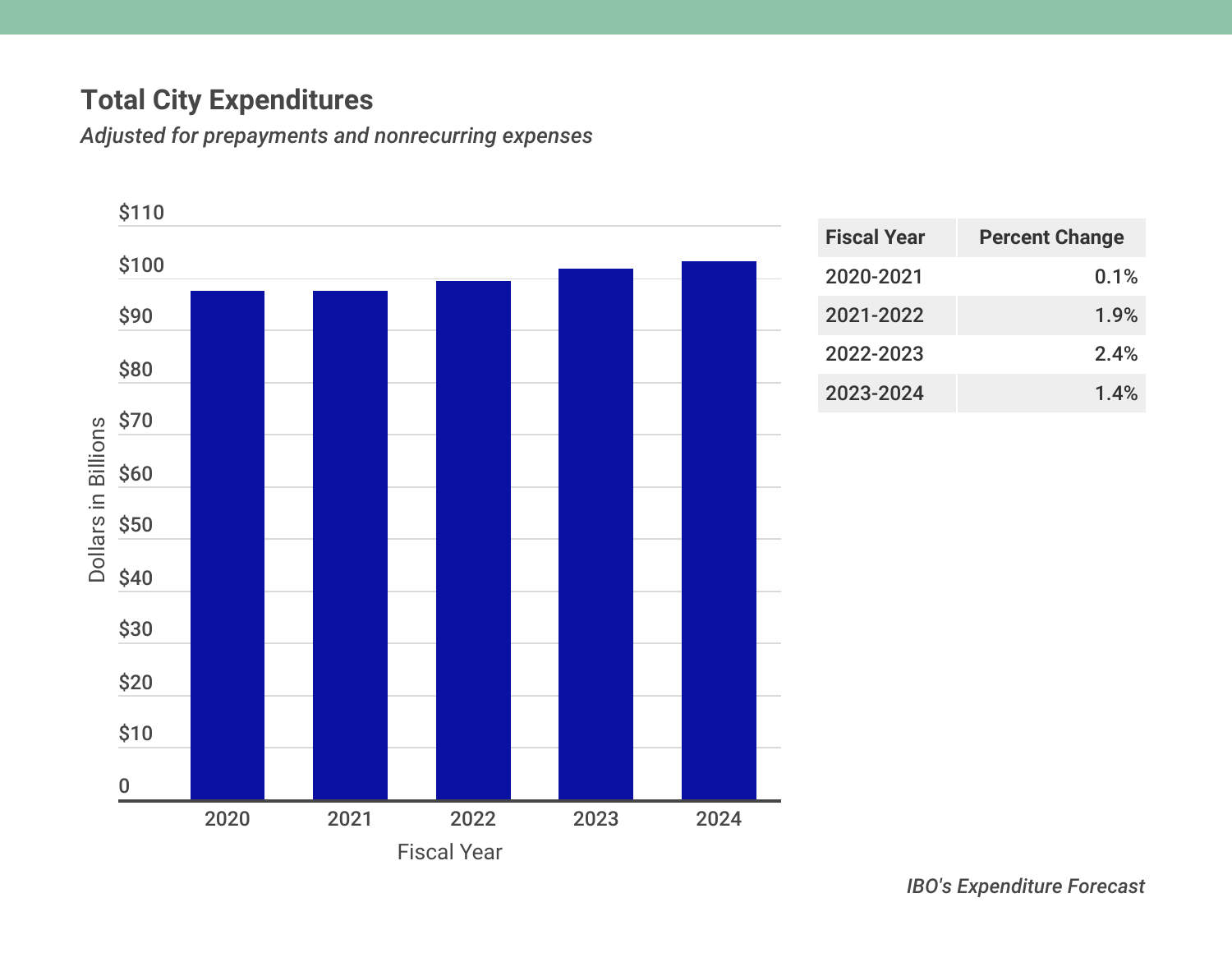## **City-Funded Expenditures**

*Adjusted for prepayments and nonrecurring expenses*

IBO projects that city-funded expenditures will grow slower than tax revenues over the 2020-2024 plan period.



| <b>Fiscal Year</b> | <b>Percent Change</b> |
|--------------------|-----------------------|
| 2020-2021          | 1.2%                  |
| 2021-2022          | 2.0%                  |
| 2022-2023          | 2.7%                  |
| 2023-2024          | 1.9%                  |

*IBO's Expenditure Forecast*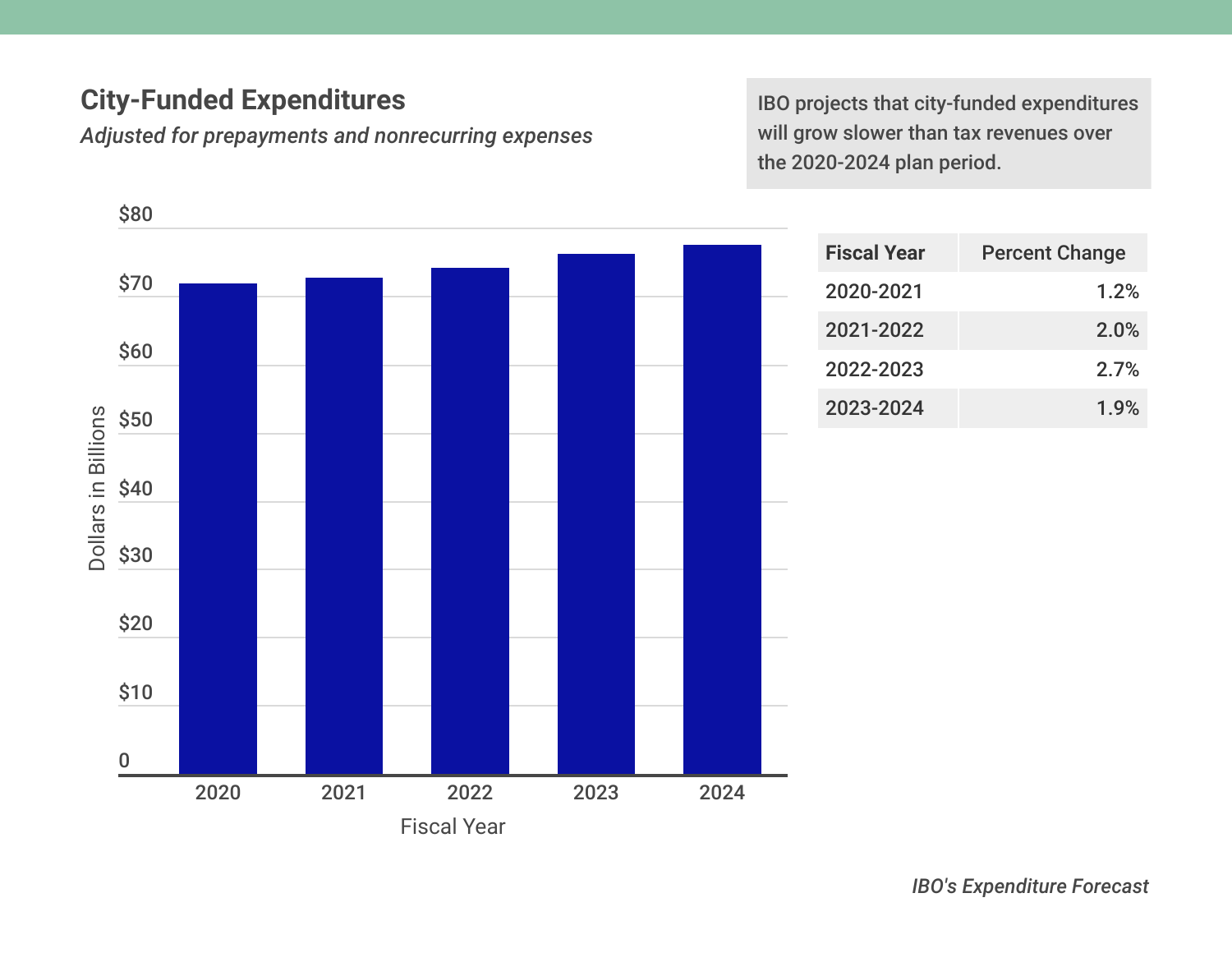

*IBO's Gap/Surplus*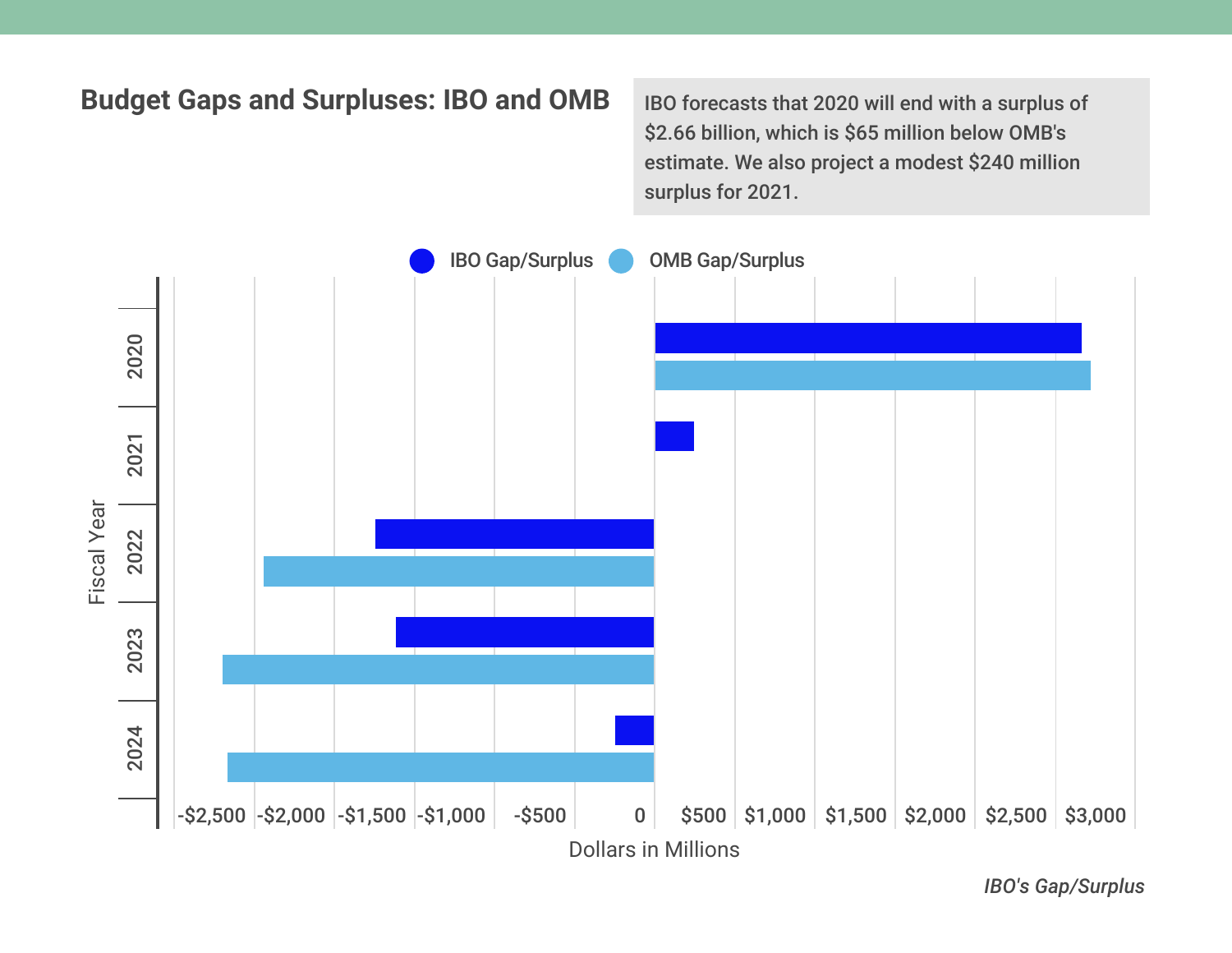IBO projects that growing numbers of single adults will continue to drive increases in total shelter costs even as the family homeless population declines.

**Fiscal Year 2021 Shelter Costs**

Total Shelter Population  $\checkmark$  $\mathbf{s}$ \$2.0 billion Total Projected Costs \$215.5 million Increase in City Funds \$16.1 million Decrease in State & Federal Funds



NOTE: (f) indicates a forecast.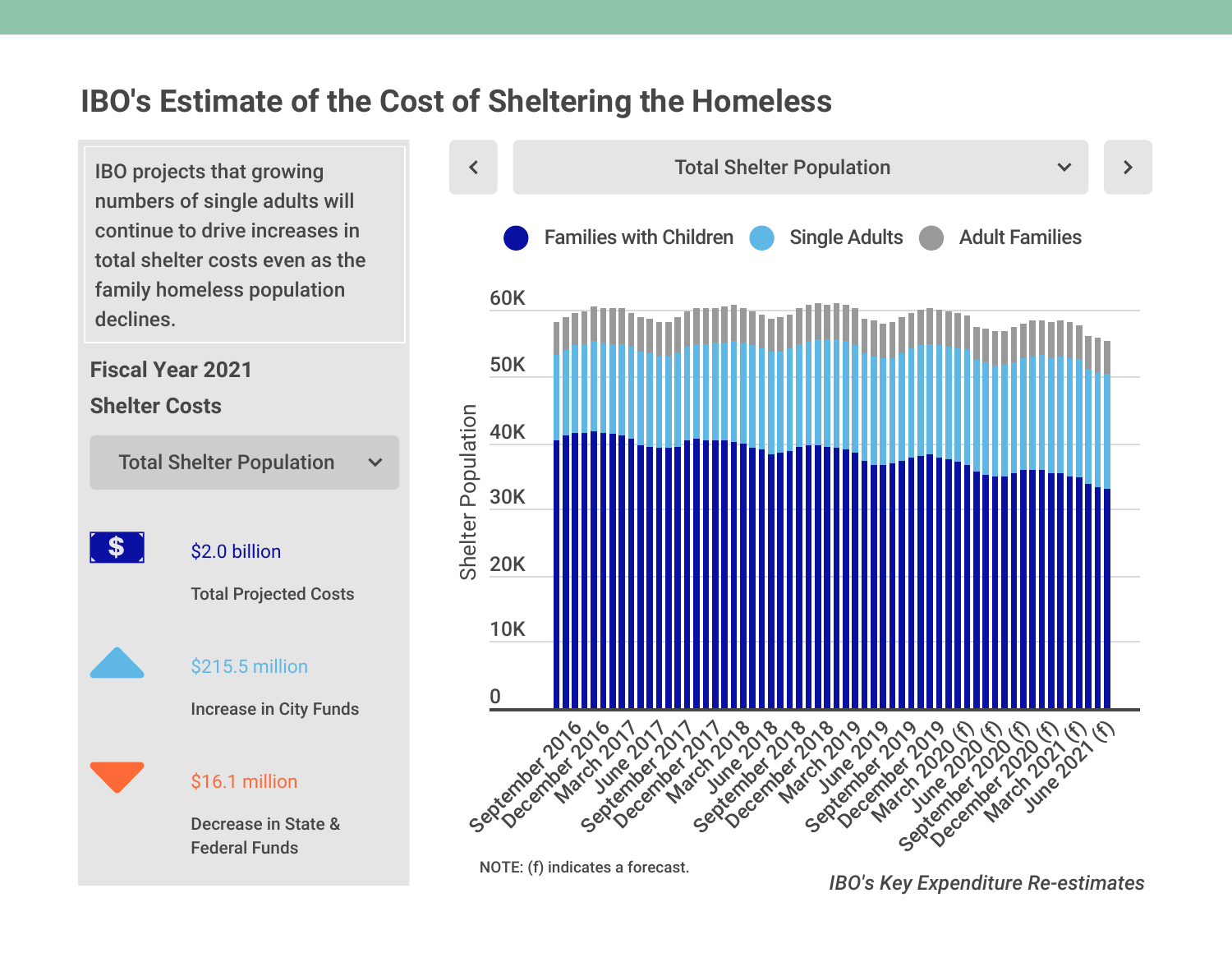IBO projects that growing numbers of single adults will continue to drive increases in total shelter costs even as the family homeless population declines.

#### **Fiscal Year 2021 Shelter Costs**



\$997.2 million

Projected Costs



#### \$9.7 million

Increase in City Funds



#### \$27.7million

Decrease in State & Federal Funds



NOTE: (f) indicates a forecast.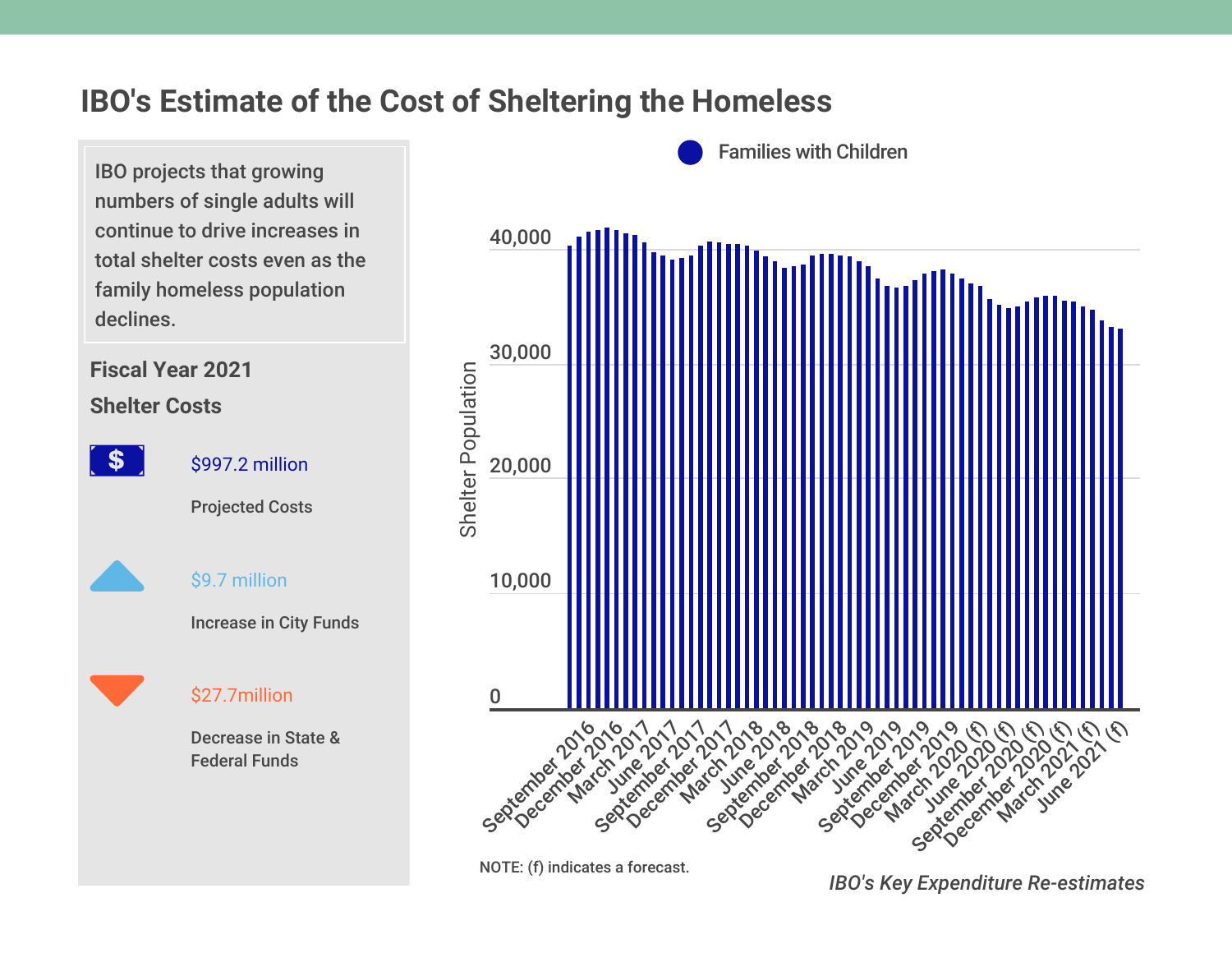IBO projects that growing numbers of single adults will continue to drive increases in total shelter costs even as the family homeless population declines.

#### **Fiscal Year 2021 Shelter Costs**

- \$

\$821.5 million

Projected Costs

\$177.3 million

Increase in City Funds

\$0

No Change in State & Federal Funds



NOTE: (f) indicates a forecast.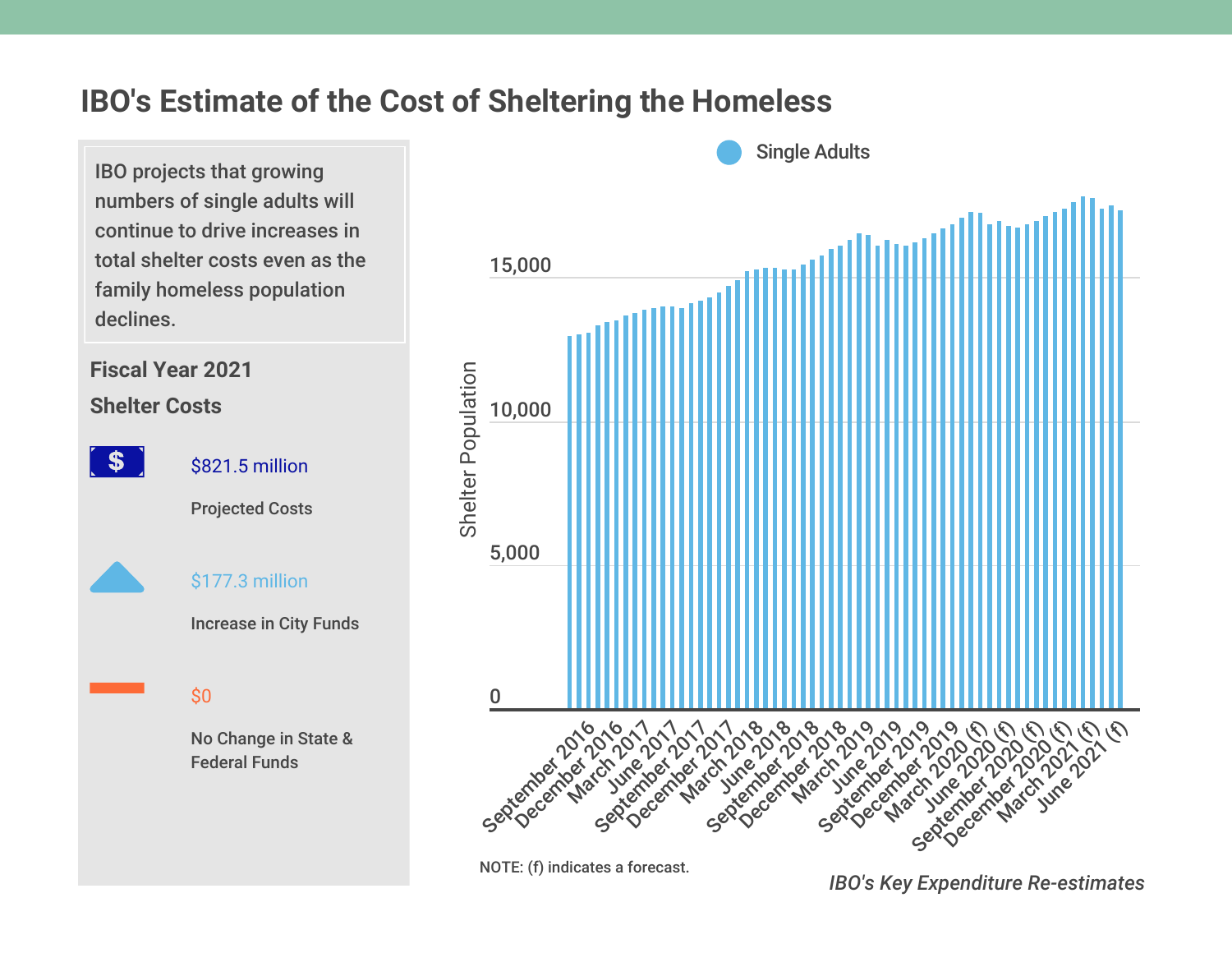IBO projects that growing numbers of single adults will continue to drive increases in total shelter costs even as the family homeless population declines.

**Fiscal Year 2021 Shelter Costs**

 $\mathbf{s}$ 

\$163.5 million

Projected Costs



\$28.6 million

Increase in City Funds



#### \$11.6 million

Increase in State & Federal Funds



NOTE: (f) indicates a forecast.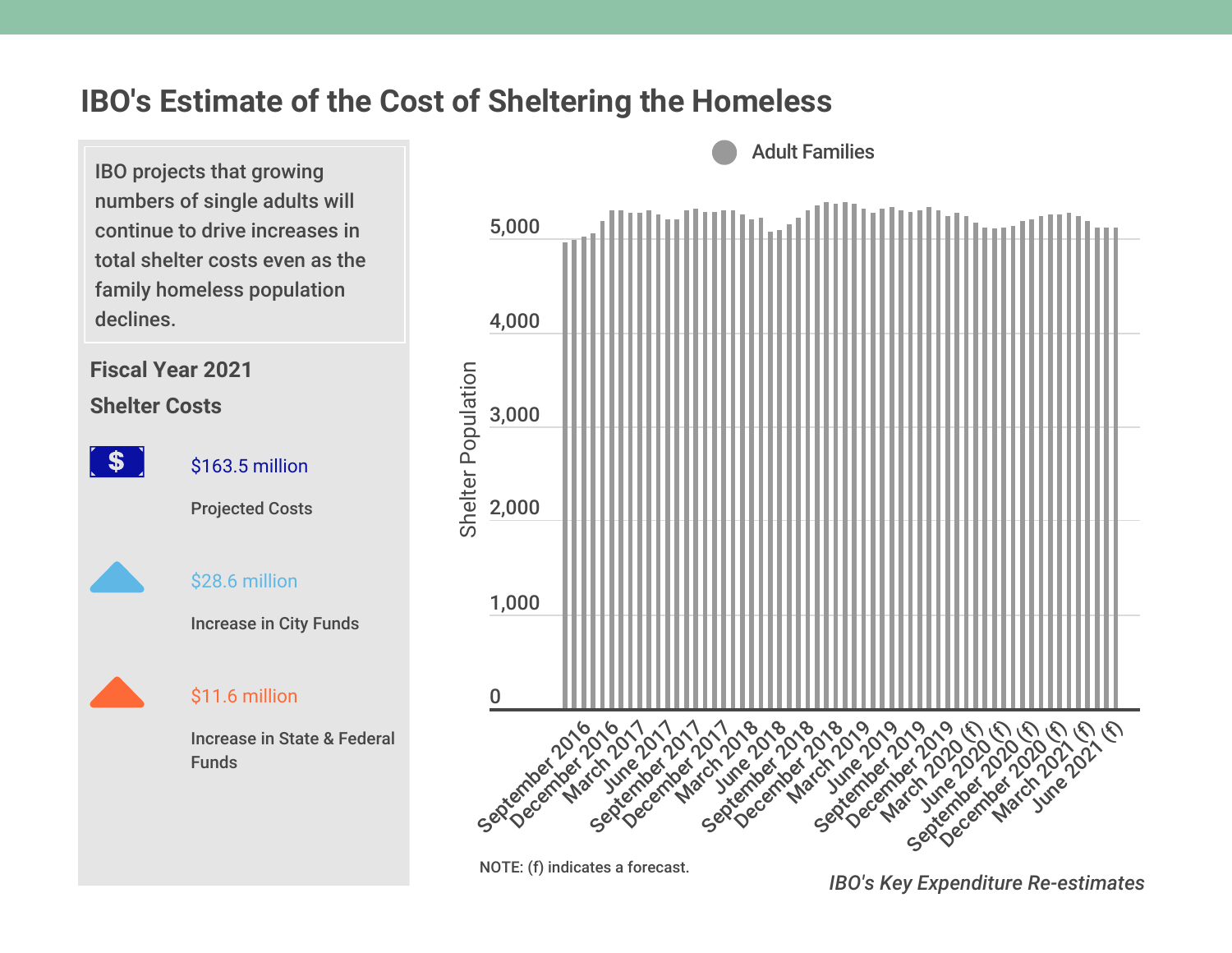#### **IBO's Estimate of the Cost of Publicly Financing City Elections**

The Campaign Finance Board budget contains a placeholder amount for campaign matching funds. Based on historical patterns and the recently increased match, we have projected the total cost.





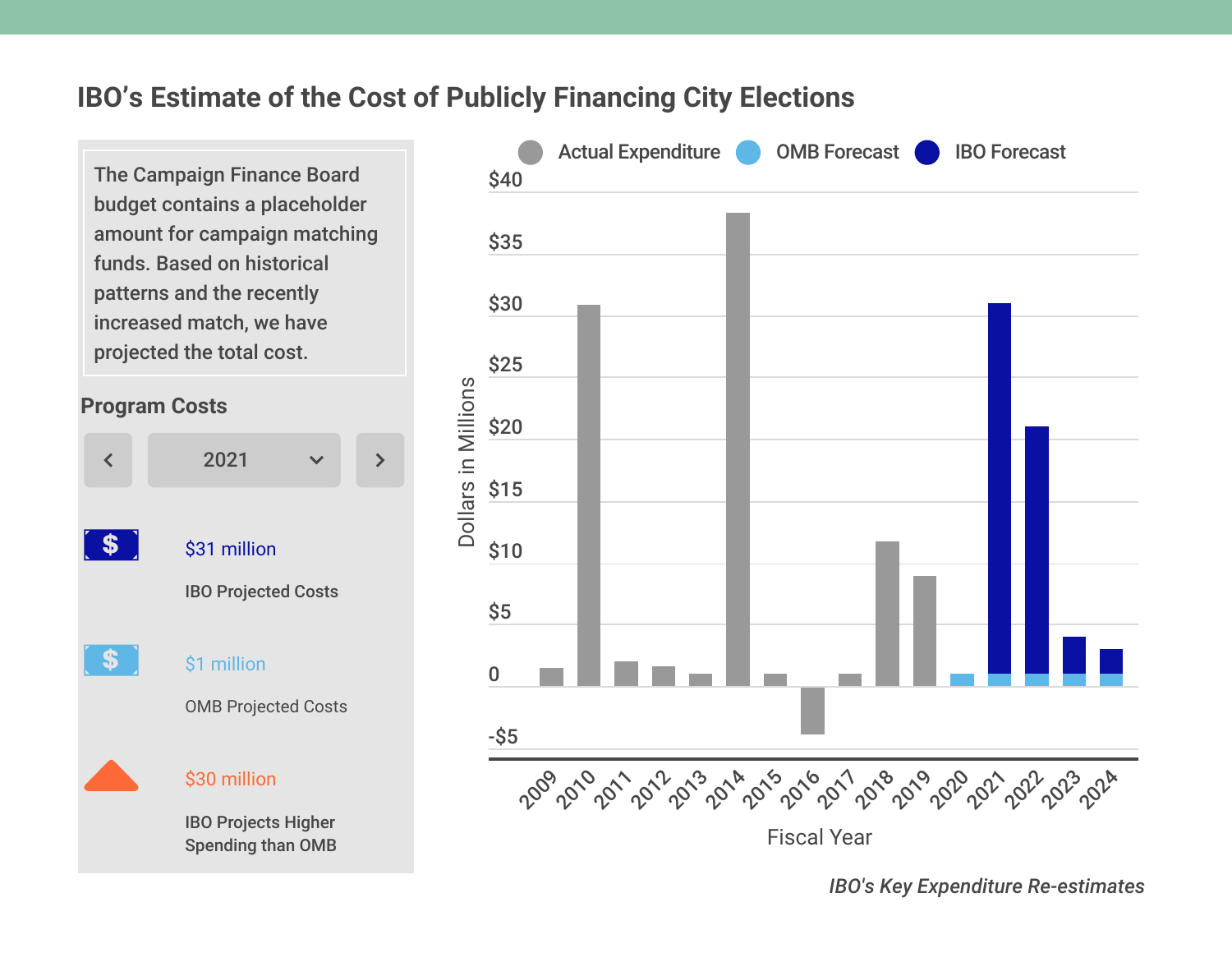#### **IBO's Estimate of the Cost of Publicly Financing City Elections**

The Campaign Finance Board budget contains a placeholder amount for campaign matching funds. Based on historical patterns and the recently increased match, we have projected the total cost.



IBO Projects Higher Spending than OMB

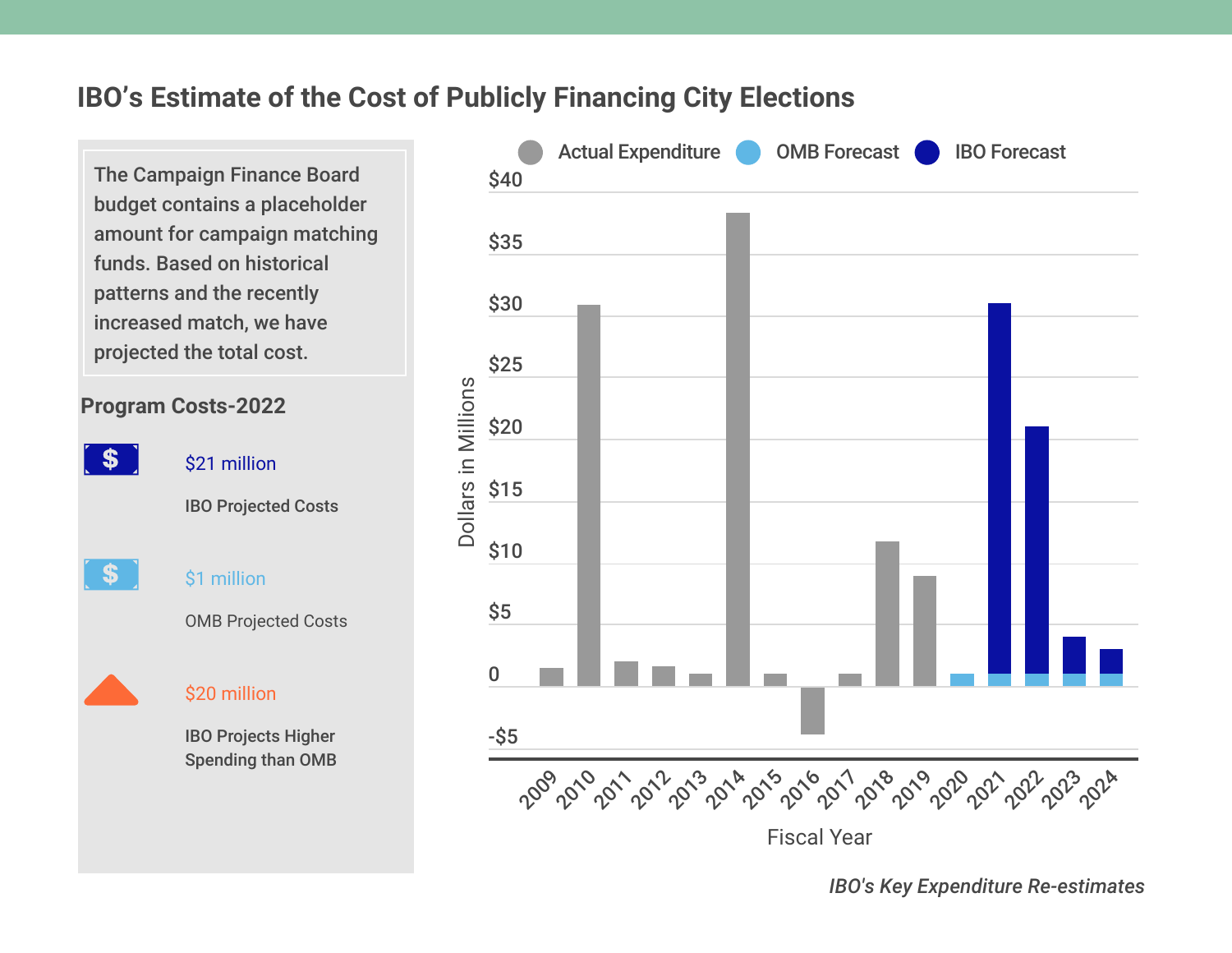#### **Comparing City Capital Plans**

The current four-year capital commitment plan is \$1.8 billion greater than a year ago. The cost of closing Rikers Island and opening new jails is driving the increase in planned commitments for public safety.







*Capital Budget*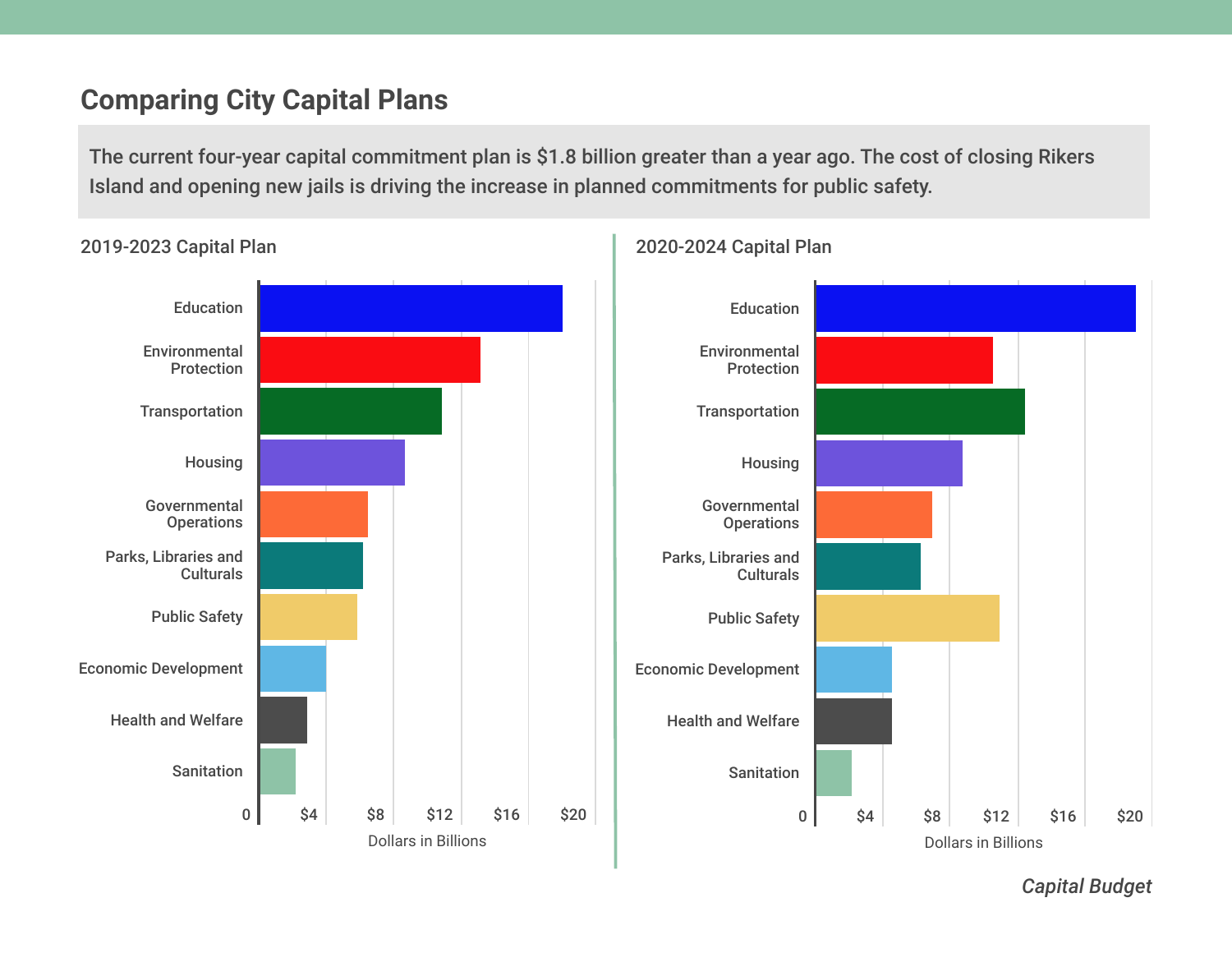## **IBO Revenue Estimates-Part 1**

*Dollars in millions*

|                                   | 2019<br><b>Actual</b> | 2020     | 2021     | 2022     | 2023     | 2024     | 2019-<br><b>Average Change</b><br>2024 |
|-----------------------------------|-----------------------|----------|----------|----------|----------|----------|----------------------------------------|
| <b>TAX REVENUES</b>               |                       |          |          |          |          |          |                                        |
| <b>Property</b>                   | \$27,703              | \$29,799 | \$31,262 | \$32,627 | \$33,979 | \$35,803 | 5.3%                                   |
| <b>Personal Income</b>            | 13,344                | 13,765   | 13,902   | 14,372   | 14,852   | 15,380   | 2.9%                                   |
| <b>General Sales</b>              | 7,810                 | 8,350    | 8,609    | 8,931    | 9,330    | 9,673    | 4.4%                                   |
| Corporate                         | 4,200                 | 4,338    | 4,041    | 4,183    | 4,111    | 4,159    | $-0.2%$                                |
| Unincorporated<br><b>Business</b> | 2,029                 | 1,956    | 2,071    | 2,155    | 2,198    | 2,283    | 2.4%                                   |
| <b>Real Property Transfer</b>     | 1,547                 | 1,381    | 1,436    | 1,485    | 1,479    | 1,504    | $-0.6%$                                |
| <b>Mortgage Recording</b>         | 1,097                 | 1,067    | 1,049    | 1,039    | 1,021    | 1,033    | $-1.2%$                                |
| <b>Utility</b>                    | 369                   | 379      | 400      | 412      | 419      | 434      | 3.3%                                   |
| <b>Hotel Occupancy</b>            | 625                   | 643      | 647      | 660      | 681      | 703      | 2.4%                                   |
| <b>Commercial Rent</b>            | 907                   | 882      | 913      | 933      | 946      | 971      | 1.4%                                   |
| <b>Cigarette</b>                  | 29                    | 29       | 28       | 27       | 26       | 25       | $-3.2%$                                |
| <b>Other Taxes and Audits</b>     | 1,651                 | 1,810    | 1,733    | 1,532    | 1,532    | 1,532    | $-1.5%$                                |
| <b>Total Taxes</b>                | \$61,312              | \$64,399 | \$66,091 | \$68,356 | \$70,574 | \$73,500 | 3.7%                                   |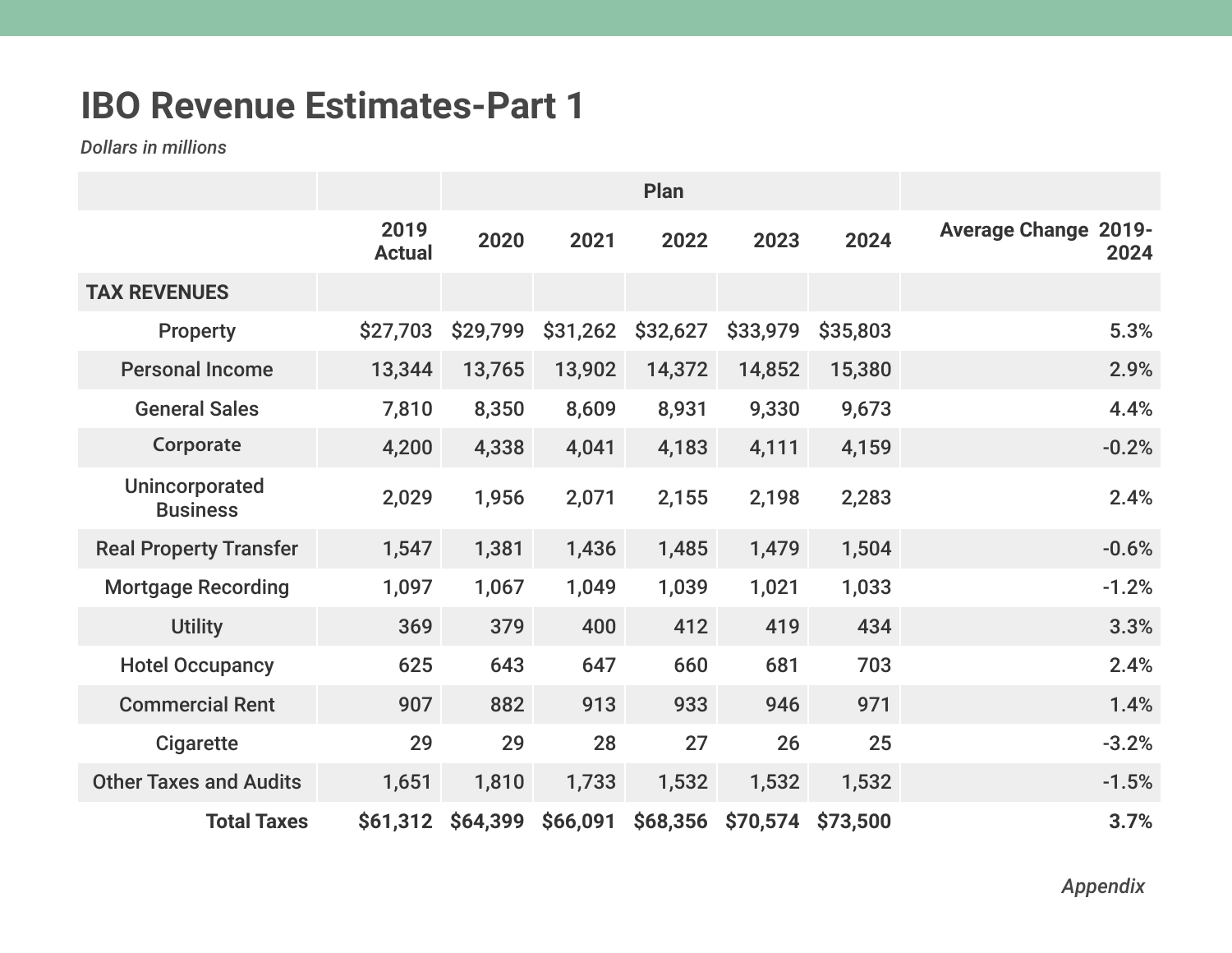## **IBO Revenue Estimates-Part 2**

*Dollars in millions*

|                                                     | 2019<br><b>Actual</b> | 2020      | 2021       | 2022       | 2023      | 2024       | <b>Average Change</b><br>2019-2024 |
|-----------------------------------------------------|-----------------------|-----------|------------|------------|-----------|------------|------------------------------------|
| <b>OTHER REVENUE</b>                                |                       |           |            |            |           |            |                                    |
| <b>STaR Reimbursement</b>                           | \$181                 | \$163     | \$167      | \$165      | \$163     | \$161      | $-2.3%$                            |
| <b>Miscellaneous Revenue</b>                        | 8,220                 | 7,550     | 7,110      | 7,103      | 7,120     | 7,121      | $-2.8%$                            |
| <b>Unrestricted</b><br><b>Intergovernmental Aid</b> | 151                   | 111       |            |            |           |            | n/a                                |
| <b>Disallowances</b>                                | 113                   | (15)      | (15)       | (15)       | (15)      | (15)       | n/a                                |
| <b>Total Other Revenue</b>                          | \$8,664               | \$7,809   | \$7,262    | \$7,253    | \$7,268   | \$7,267    | $-3.5%$                            |
| <b>Less: Intracity Revenue</b>                      | (S2, 222)             | (S2, 126) | ( \$1,852) | ( \$1,844) | (S1, 842) | ( \$1,842) |                                    |
| <b>TOTAL CITY-FUNDED</b><br><b>REVENUE</b>          | \$67,754              | \$70,082  | \$71,501   | \$73,765   | \$76,000  | \$78,925   | 3.1%                               |
| <b>State Categorical Grants</b>                     | \$14,970              | \$15,636  | \$15,829   | \$16,289   | \$16,746  | \$16,830   | 2.4%                               |
| <b>Federal Categorical Grants</b>                   | 7,719                 | 8,280     | 7,470      | 7,339      | 7,276     | 7,241      | $-1.3%$                            |
| <b>Other Categorical Aid</b>                        | 1,340                 | 1,061     | 968        | 959        | 958       | 955        | $-6.5%$                            |
| <b>Interfund Revenue</b>                            | 652                   | 719       | 676        | 676        | 676       | 676        | 0.7%                               |
| <b>TOTAL REVENUE</b>                                | \$92,436              | \$95,779  | \$96,444   | \$99,028   | \$101,655 | \$104,627  | 2.5%                               |